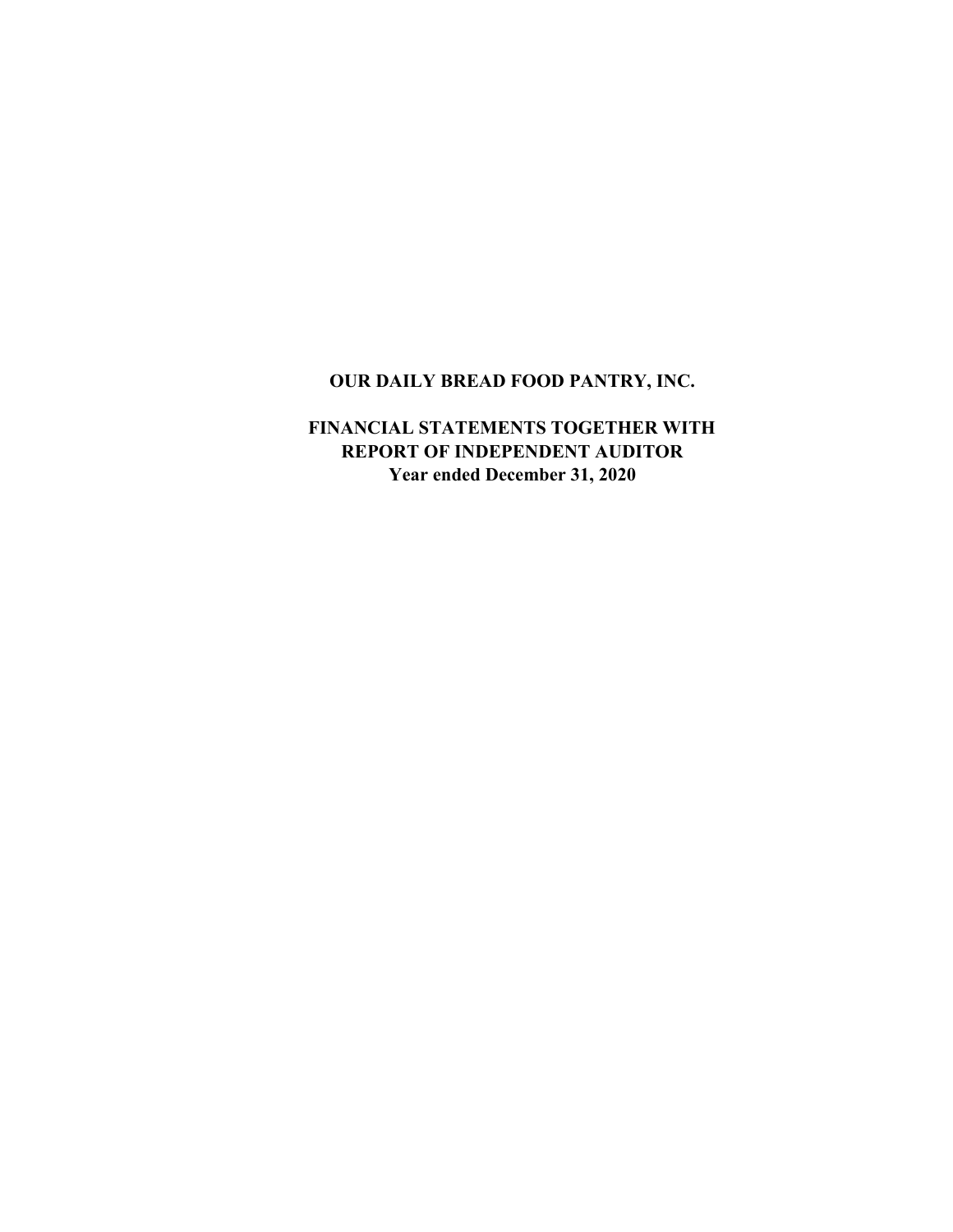# **TABLE OF CONTENTS**

Page

|                             | $1 - 2$        |
|-----------------------------|----------------|
| <b>Financial Statements</b> |                |
|                             | 3              |
|                             | $\overline{4}$ |
|                             | $\mathcal{F}$  |
|                             | 6              |
|                             | $7-20$         |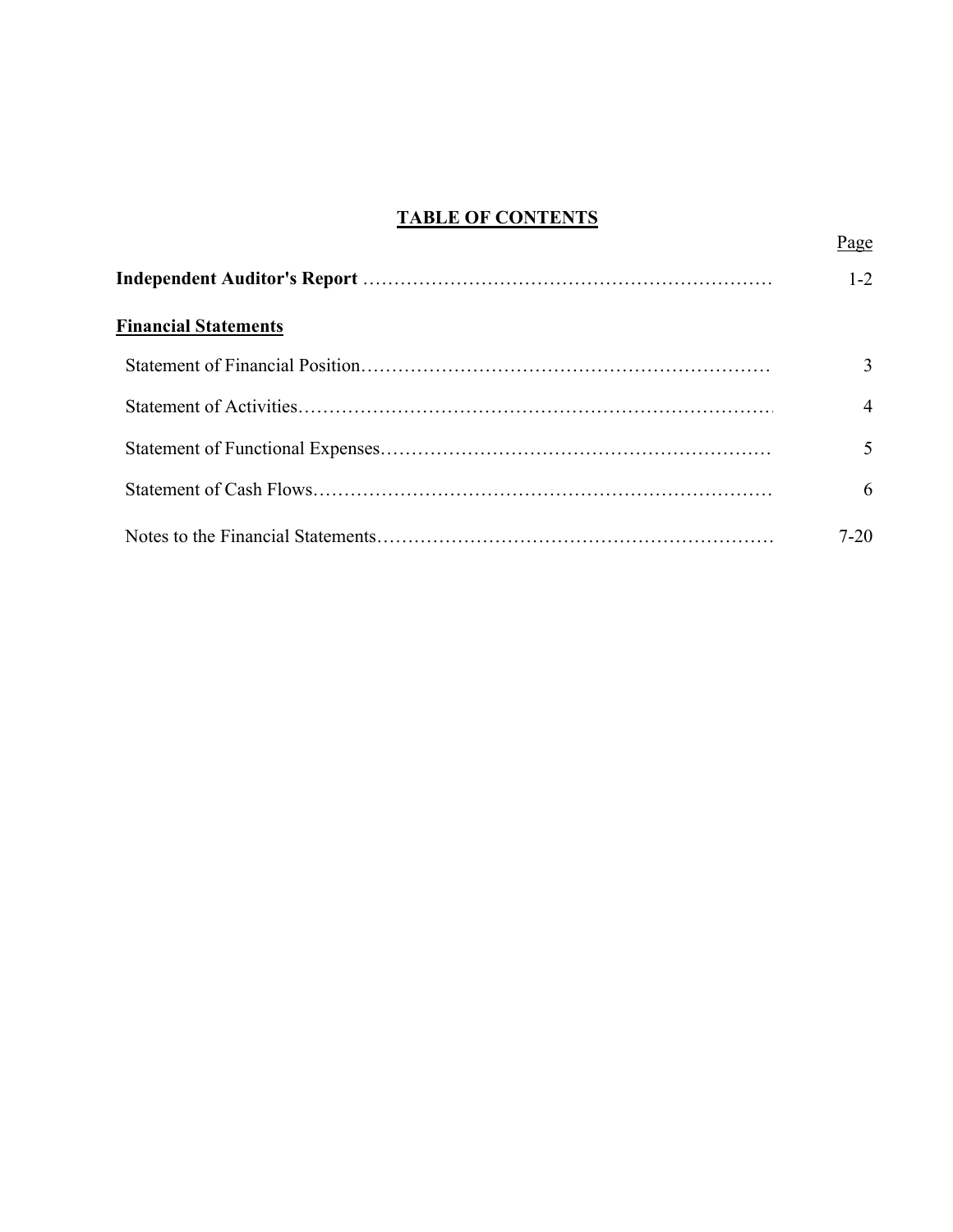

**Certified Public Accountants & Consultants** 

#### **Affiliations**

**Florida Institute of Certified Public Accountants American Institute of Certified Public Accountants** 

> Private Companies Practice Section Tax Division

### **INDEPENDENT AUDITOR'S REPORT**

Board of Directors Our Daily Bread Food Pantry, Inc. 1450 Winterberry Drive Marco Island, FL 34145

#### **Report on the Financial Statements**

We have audited the accompanying financial statements of Our Daily Bread Food Pantry, Inc. (a Florida not-for-profit corporation), which comprise the statement of financial position as of December 31, 2020 and the related statements of activities, functional expenses and cash flows for the year then ended, and the related notes to the financial statements.

#### **Management's Responsibility for the Financial Statements**

Management is responsible for the preparation and fair presentation of these financial statements in accordance with accounting principles generally accepted in the United States of America; this includes the design, implementation, and maintenance of internal control relevant to the preparation and fair presentation of financial statements that are free from material misstatement, whether due to fraud or error.

#### **Auditor's Responsibility**

Our responsibility is to express an opinion on these financial statements based on our audit. We conducted our audit in accordance with auditing standards generally accepted in the United States of America. Those Standards require that we plan and perform the audit to obtain reasonable assurance about whether the financial statements are free from material misstatement.

An audit involves performing procedures to obtain audit evidence about the amounts and disclosures in the financial statements. The procedures selected depend on the auditor's judgment, including the assessment of the risks of material misstatement of the financial statements, whether due to fraud or error. In making those risk assessments, the auditor considers internal control relevant to the entity's preparation and fair presentation of the financial statements in order to design audit procedures that are appropriate in the circumstances, but not for the purpose of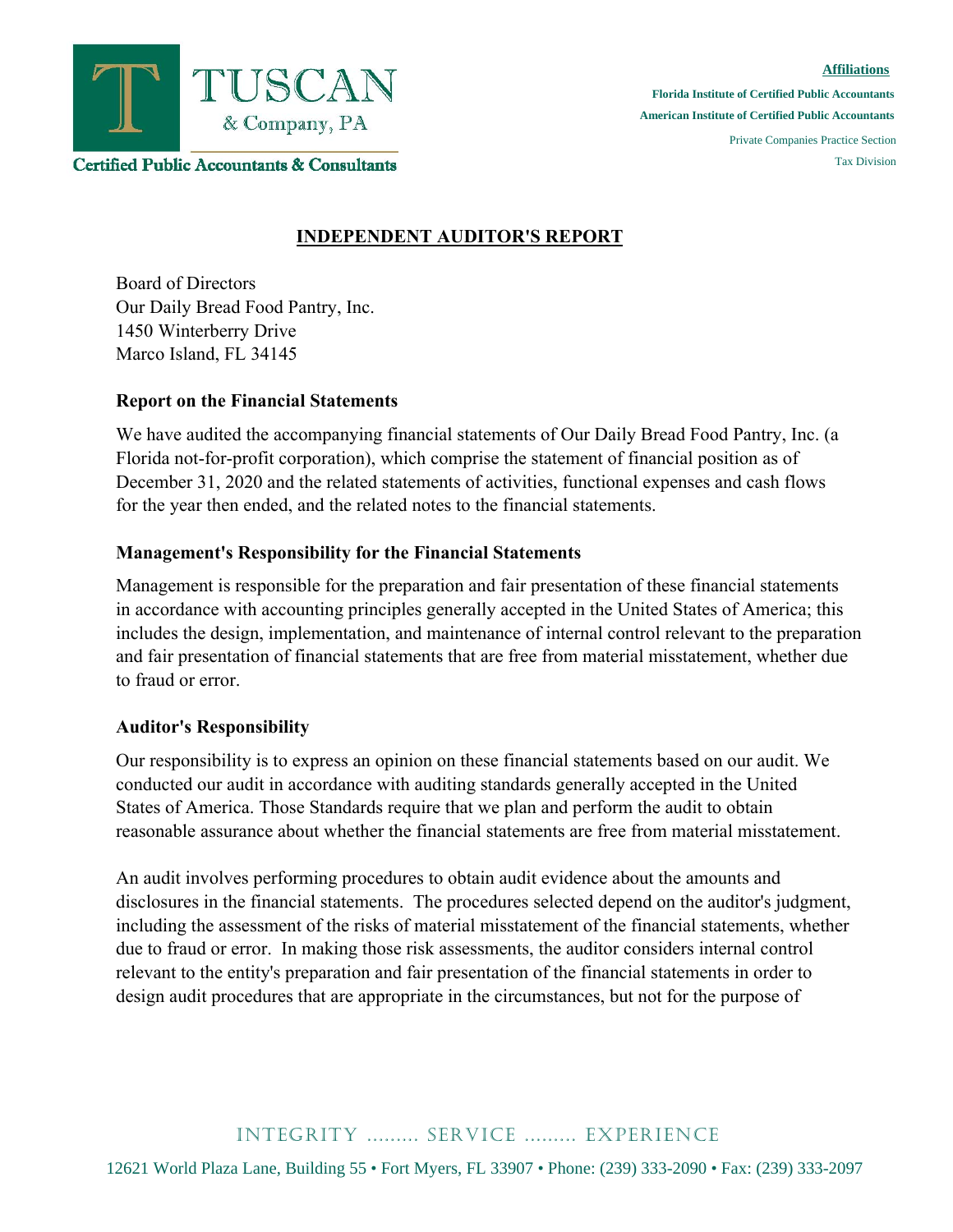**Board of Directors** Our Daily Bread Food Pantry, Inc. Page 2

expressing an opinion on the effectiveness of the entity's internal control. Accordingly, we express no such opinion. An audit also includes evaluating the appropriateness of accounting policies used and the reasonableness of significant accounting estimates made by management, as well as evaluating the overall presentation of the financial statements.

We believe that the audit evidence we have obtained is sufficient and appropriate to provide a basis for our audit opinion.

#### Opinion

In our opinion, the financial statements referred to above present fairly, in all material respects, the financial position of Our Daily Bread Food Pantry, Inc. as of December 31, 2020, and the changes in its net assets and its cash flows for the year then ended, in accordance with accounting principles generally accepted in the United States of America.

Jurren 4 Company, P.A.

TUSCAN & COMPANY, P.A. Fort Myers, Florida April 12, 2021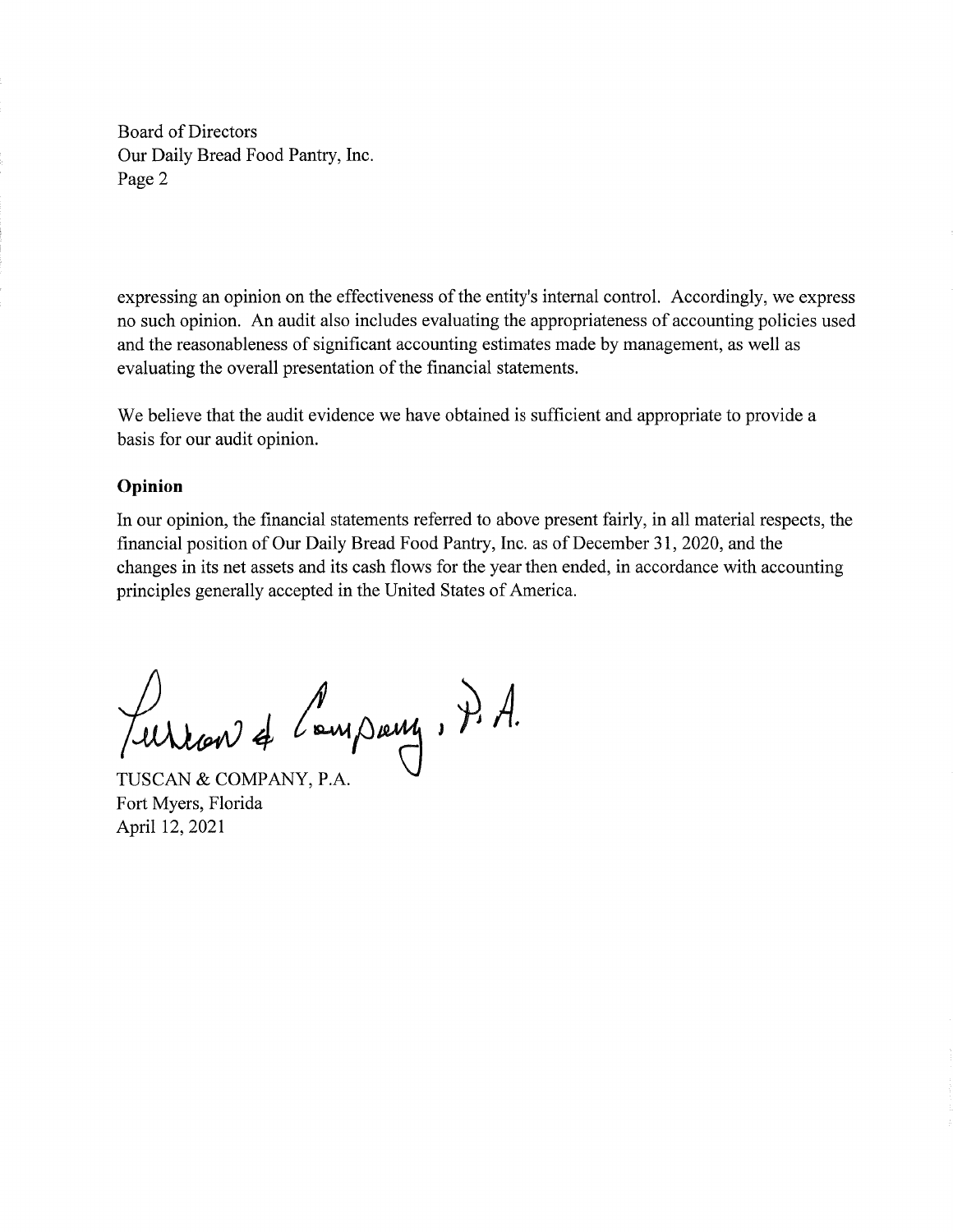### **OUR DAILY BREAD FOOD PANTRY, INC.** Page 3 of 20 **STATEMENT OF FINANCIAL POSITION December 31, 2020**

| <b>ASSETS</b>                                                                    |                                                                                                  | Amount                                                              |
|----------------------------------------------------------------------------------|--------------------------------------------------------------------------------------------------|---------------------------------------------------------------------|
| <b>CURRENT ASSETS</b>                                                            |                                                                                                  |                                                                     |
| Investments (CD)<br>Other receivables<br>Food bank inventory<br>Prepaid expenses | Cash and cash equivalents (includes restricted cash of \$335,000)<br><b>TOTAL CURRENT ASSETS</b> | \$<br>1,116,604<br>1,000<br>83,637<br>60,639<br>79,155<br>1,341,035 |
|                                                                                  |                                                                                                  |                                                                     |
| PROPERTY AND EQUIPMENT, NET                                                      |                                                                                                  | 104,227                                                             |
|                                                                                  | <b>TOTAL ASSETS</b>                                                                              | \$<br>1,445,262                                                     |
| <b>LIABILITIES AND NET ASSETS</b>                                                |                                                                                                  |                                                                     |
| <b>CURRENT LIABILITIES</b>                                                       |                                                                                                  |                                                                     |
| Accounts payable<br>Accrued expenses                                             |                                                                                                  | \$<br>10,801<br>34,084                                              |
|                                                                                  | <b>TOTAL CURRENT LIABILITIES</b>                                                                 | 44,885                                                              |
| <b>COMMITMENTS AND CONTINGENCIES</b>                                             |                                                                                                  |                                                                     |
|                                                                                  | <b>TOTAL LIABILITIES</b>                                                                         | 44,885                                                              |
| <b>NET ASSETS</b>                                                                |                                                                                                  |                                                                     |
| Without donor restrictions:<br>Unrestricted<br>Unrestricted, designated          |                                                                                                  | 1,065,377<br>335,000<br>1,400,377                                   |
| With donor restrictions:<br>Temporarily restricted<br>Permanently restricted     |                                                                                                  |                                                                     |
|                                                                                  | <b>TOTAL NET ASSETS</b>                                                                          | 1,400,377                                                           |
|                                                                                  | TOTAL LIABILITIES AND NET ASSETS                                                                 | \$1,445,262                                                         |

The accompanying notes are an integral part of this statement.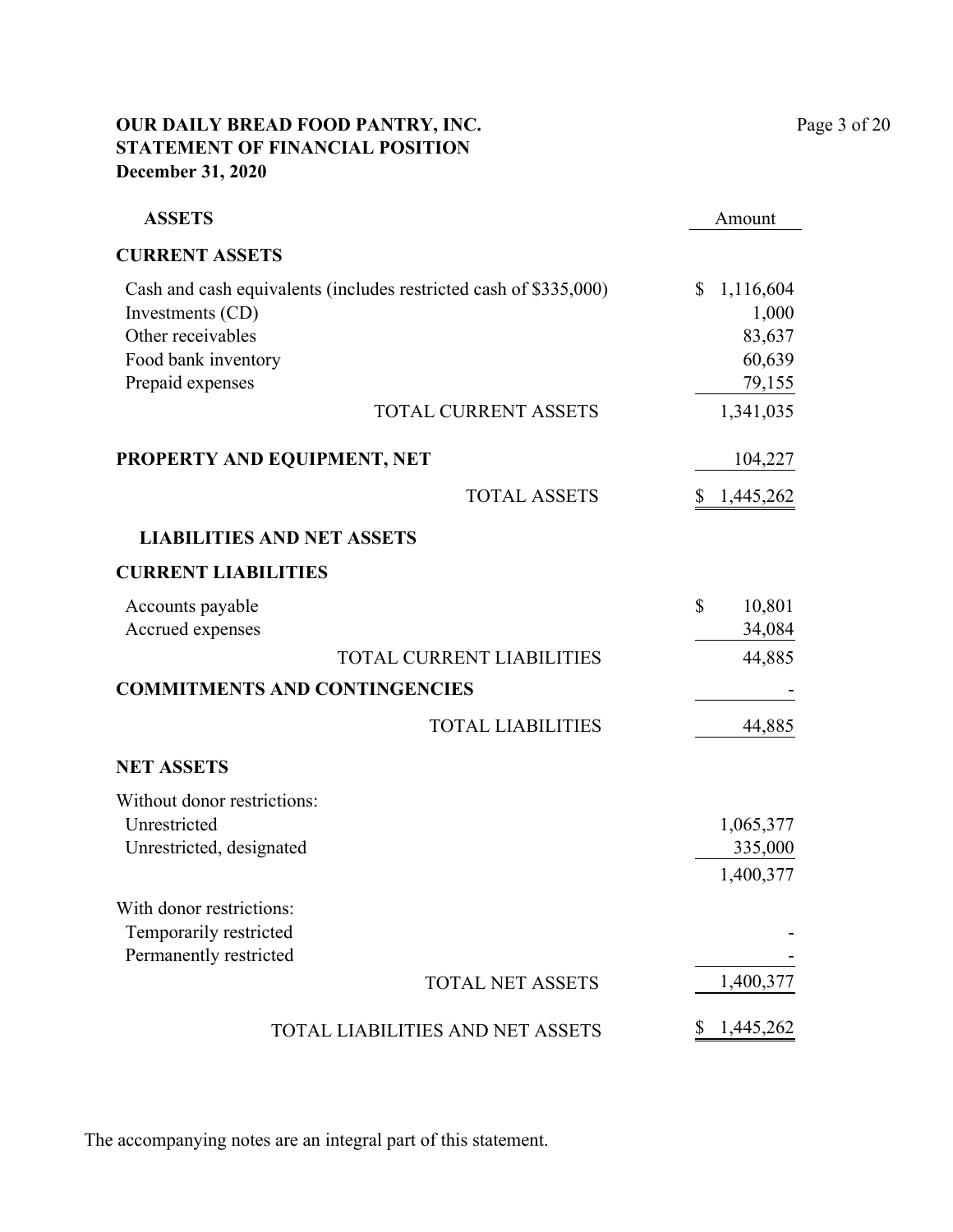### **OUR DAILY BREAD FOOD PANTRY, INC.** Page 4 of 20 **STATEMENT OF ACTIVITIES Year Ended December 31, 2020**

|                                          | <b>Without Donor</b> |                           |                                |               |
|------------------------------------------|----------------------|---------------------------|--------------------------------|---------------|
|                                          | Restrictions         |                           | <b>With Donor Restrictions</b> |               |
|                                          | Unrestricted         | Temporarily<br>Restricted | Permanently<br>Restricted      | Total         |
| <b>CHANGES IN NET ASSETS</b>             |                      |                           |                                |               |
| <b>PUBLIC SUPPORT, REVENUES</b>          |                      |                           |                                |               |
| <b>AND RECLASSIFICATIONS</b>             |                      |                           |                                |               |
| Special events and fundraising           | \$<br>267,692        | \$                        | \$                             | \$<br>267,692 |
| Less: direct costs                       | (3,523)              |                           |                                | (3,523)       |
| Net proceeds from special events         |                      |                           |                                |               |
| and fundraising                          | 264,169              |                           |                                | 264,169       |
| Contributions                            | 911,992              |                           |                                | 911,992       |
| Grants                                   |                      | 708,109                   |                                | 708,109       |
| In-kind donations - food                 | 647,867              |                           |                                | 647,867       |
| Investment and other income              | 14,584               |                           |                                | 14,584        |
| <b>TOTAL PUBLIC SUPPORT</b>              |                      |                           |                                |               |
| <b>AND REVENUES</b>                      | 1,838,612            | 708,109                   |                                | 2,546,721     |
| Net assets released from restrictions:   |                      |                           |                                |               |
| Satisfaction of program restrictions     | 708,109              | (708, 109)                |                                |               |
| TOTAL PUBLIC SUPPORT, REVENUES           |                      |                           |                                |               |
| AND RECLASSIFICATIONS                    | 2,546,721            |                           |                                | 2,546,721     |
| <b>EXPENSES</b>                          |                      |                           |                                |               |
| Program services                         | 1,246,527            |                           |                                | 1,246,527     |
| Supporting services                      | 17,437               |                           |                                | 17,437        |
| Fundraising                              | 21,859               |                           |                                | 21,859        |
| TOTAL EXPENSES                           | 1,285,823            |                           |                                | 1,285,823     |
| <b>INCREASE (DECREASE) IN NET ASSETS</b> | 1,260,898            |                           |                                | 1,260,898     |
| NET ASSETS, BEGINNING OF YEAR            | 139,479              |                           |                                | 139,479       |
| NET ASSETS, END OF YEAR                  | \$1,400,377          | \$                        | \$                             | \$1,400,377   |

The accompanying notes are an integral part of this statement.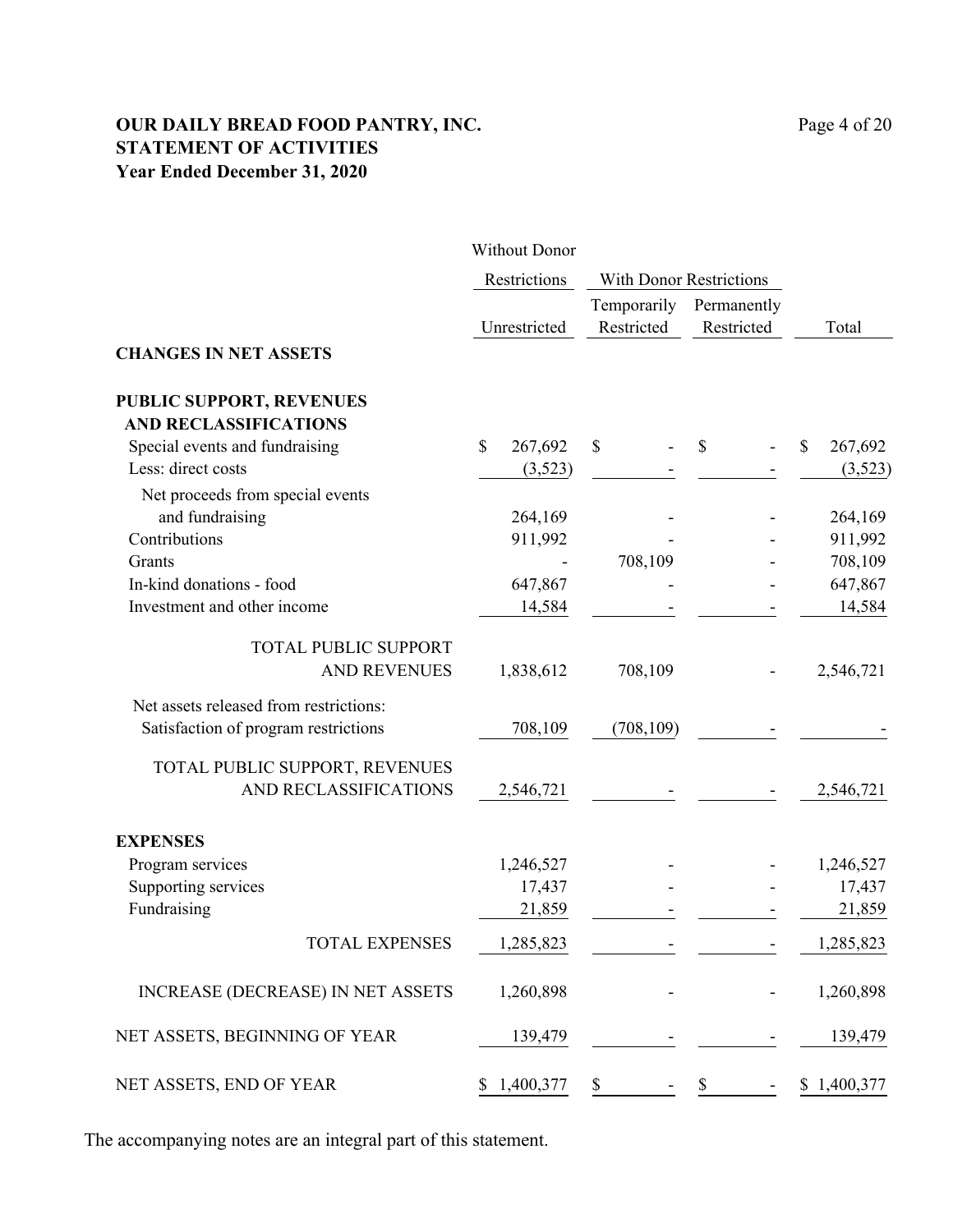## **OUR DAILY BREAD FOOD PANTRY, INC.** Page 5 of 20 **STATEMENT OF FUNCTIONAL EXPENSES Year Ended December 31, 2020**

|                                                                       |                     | SUPPORTING SERVICES |                 |                                 |                   |
|-----------------------------------------------------------------------|---------------------|---------------------|-----------------|---------------------------------|-------------------|
| <b>FUNCTIONAL EXPENSES</b>                                            | Program<br>Services | Admin               | Fund<br>Raising | Total<br>Supporting<br>Services | Total<br>Expenses |
| Compensation and related expenses<br><b>Salaries</b><br>Payroll taxes | \$                  | \$                  | \$              | \$                              | \$                |
|                                                                       |                     |                     |                 |                                 |                   |
| Advertising                                                           |                     |                     | 10,106          | 10,106                          | 10,106            |
| Benevolence                                                           | 2,815               |                     |                 |                                 | 2,815             |
| Depreciation                                                          | 7,085               | 787                 |                 | 787                             | 7,872             |
| Donated Food                                                          | 615,552             |                     |                 |                                 | 615,552           |
| Equipment & software                                                  | 27,907              | 653                 | 6,060           | 6,713                           | 34,620            |
| Fees                                                                  |                     |                     | 1,482           | 1,482                           | 1,482             |
| Food                                                                  | 534,023             |                     |                 |                                 | 534,023           |
| Insurance                                                             | 5,078               | 120                 |                 | 120                             | 5,198             |
| Internet                                                              | 2,111               |                     |                 |                                 | 2,111             |
| Legal                                                                 |                     |                     |                 |                                 |                   |
| Maintenance (Building/Vehicle)                                        | 12,119              | 3,531               |                 | 3,531                           | 15,650            |
| Miscellaneous                                                         |                     | 1,394               |                 | 1,394                           | 1,394             |
| Network for Good Fees                                                 |                     |                     | 4,211           | 4,211                           | 4,211             |
| Office supplies                                                       | 11,020              | 7,209               |                 | 7,209                           | 18,229            |
| Rent                                                                  | 28,817              | 3,202               |                 | 3,202                           | 32,019            |
| Telephone                                                             |                     | 341                 |                 | 341                             | 341               |
| Utilities                                                             |                     | 200                 |                 | 200                             | 200               |
| <b>TOTAL EXPENSES</b>                                                 | 1,246,527<br>\$     | \$<br>17,437        | 21,859<br>\$    | \$<br>39,296                    | 1,285,823<br>\$   |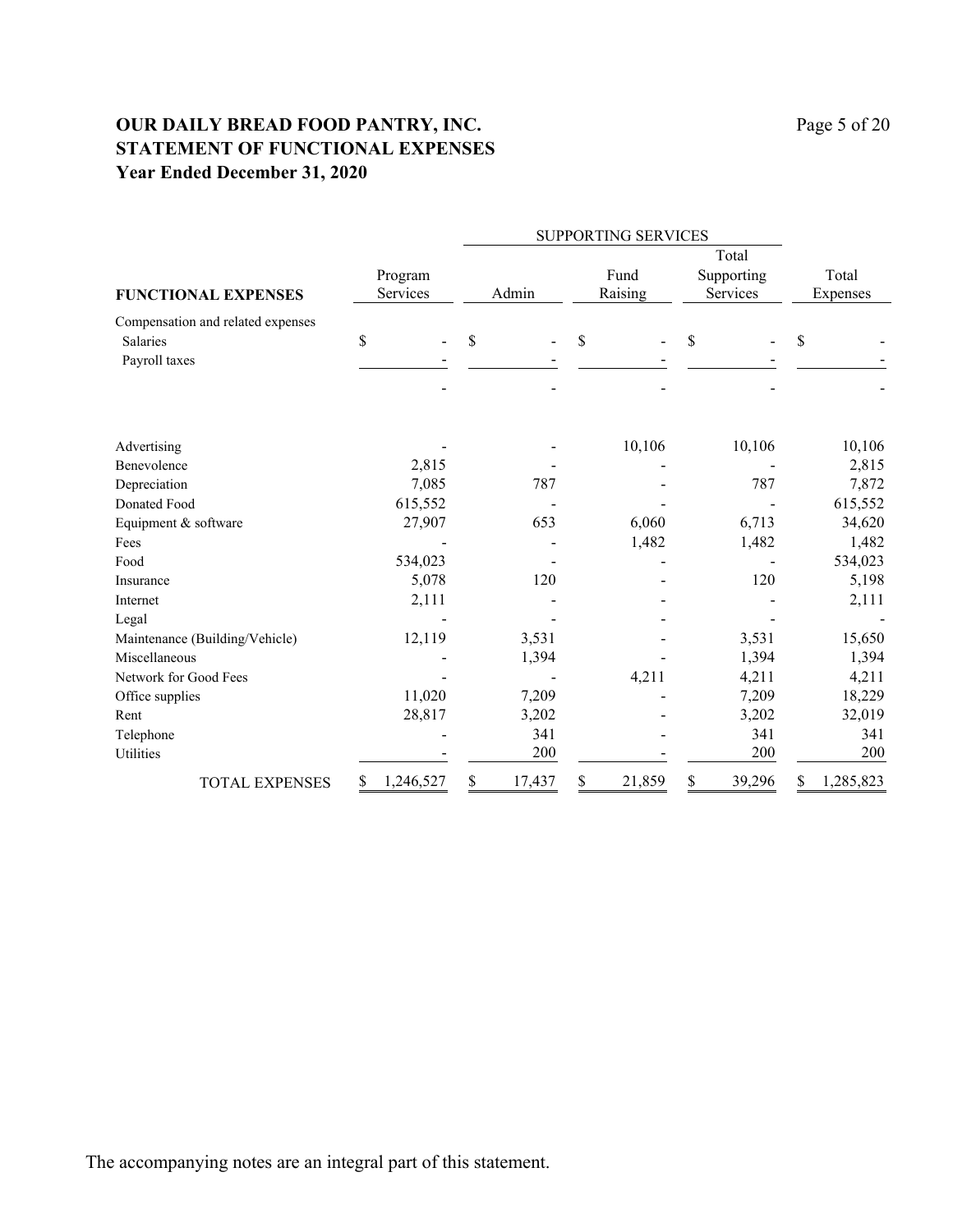### **OUR DAILY BREAD FOOD PANTRY, INC. STATEMENT OF CASH FLOWS Year Ended December 31, 2020**

|                                                      | Amount      |
|------------------------------------------------------|-------------|
| <b>CASH FLOWS FROM OPERATING ACTIVITIES</b>          |             |
| Cash received from grants, donors,                   |             |
| and other operating activities                       | \$1,805,333 |
| Cash paid to suppliers                               | (724, 424)  |
| Interest/investment income received                  | 14,584      |
| NET CASH PROVIDED BY (USED IN)                       |             |
| OPERATING ACTIVITIES                                 | 1,095,493   |
| <b>CASH FLOWS FROM INVESTING ACTIVITIES</b>          |             |
| Purchases of certificates of deposit and investments | (1,000)     |
| Cash from certificates of deposit redemptions        |             |
| Purchases of property and equipment                  | (72, 646)   |
| NET CASH PROVIDED BY (USED IN)                       |             |
| <b>INVESTING ACTIVITIES</b>                          | (73, 646)   |
| <b>CASH FLOWS FROM FINANCING ACTIVITIES</b>          |             |
| Proceeds from debt issuance                          |             |
| NET CASH PROVIDED BY (USED IN)                       |             |
| <b>FINANCING ACTIVITIES</b>                          |             |
| Net increase (decrease) in cash and cash equivalents | 1,021,847   |
| CASH AND CASH EQUIVALENTS - BEGINNING                | 94,757      |
| CASH AND CASH EQUIVALENTS - ENDING                   | \$1,116,604 |

The accompanying notes are an integral part of this statement.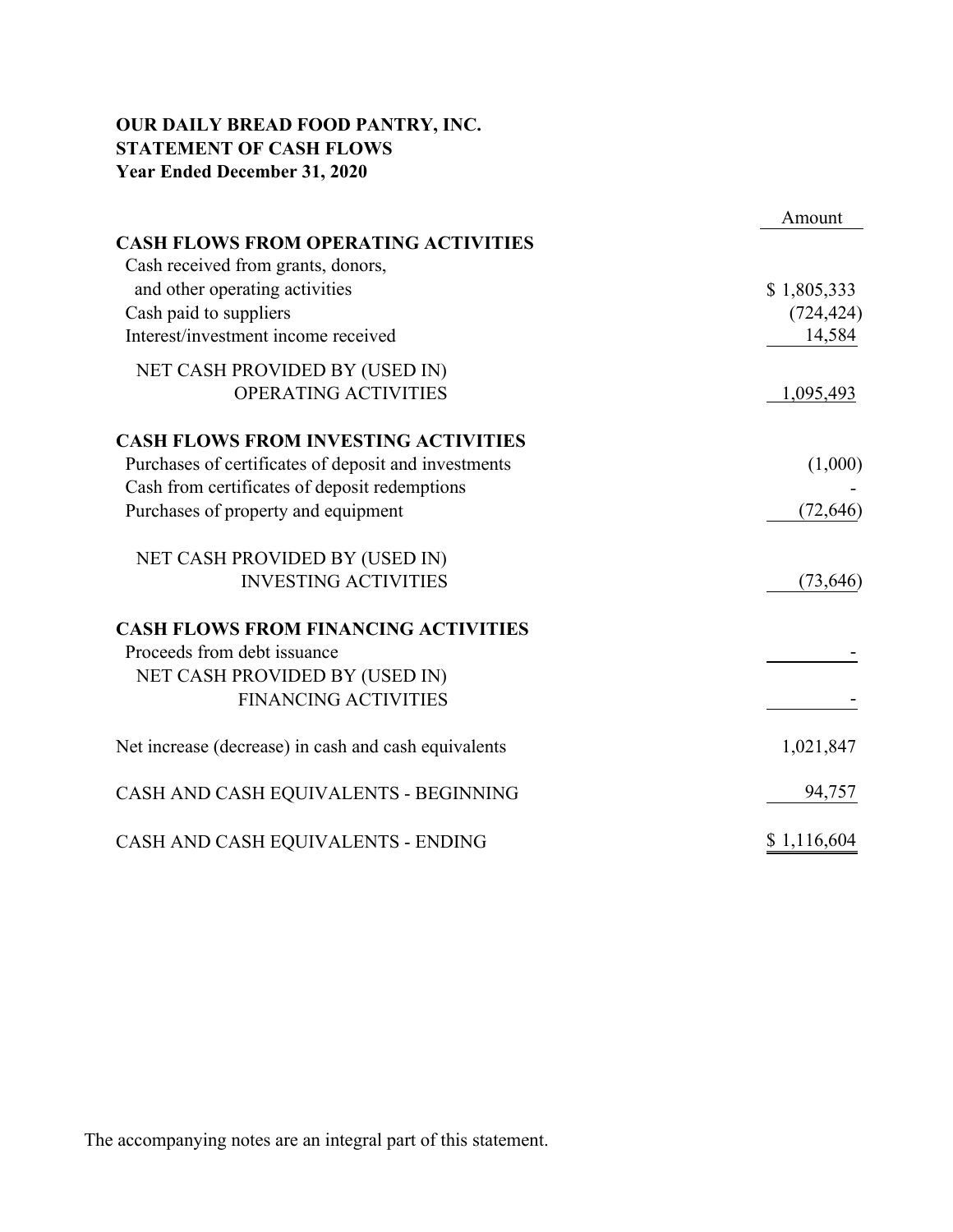### **RECONCILIATION OF INCREASE (DECREASE) IN NET ASSETS TO NET CASH PROVIDED BY (USED IN) OPERATING ACTIVITIES**

|                                                                                                                       | Amount      |
|-----------------------------------------------------------------------------------------------------------------------|-------------|
| Increase (Decrease) in Net Assets                                                                                     | \$1,260,898 |
| Adjustments to Reconcile Increase (Decrease) in Net Assets<br>to Net Cash Provided by (Used In) Operating Activities: |             |
| Depreciation                                                                                                          | 7,872       |
| (Increase) decrease in investment (CD)                                                                                |             |
| (Increase) decrease in other receivables                                                                              | (78, 937)   |
| (Increase) decrease in food bank inventory                                                                            | (60, 639)   |
| (Increase) decrease in prepaid expenses                                                                               | (74, 077)   |
| Increase (decrease) in accounts payable                                                                               | 10,801      |
| Increase (decrease) in accrued expenses                                                                               | 29,575      |
| <b>TOTAL ADJUSTMENTS</b>                                                                                              | (165, 405)  |
| NET CASH PROVIDED BY (USED IN)                                                                                        |             |
| <b>OPERATING ACTIVITIES</b>                                                                                           | \$1,095,493 |

### **NON-CASH TRANSACTIONS**

The Organization received in-kind food donations in the amount of \$647,867 for the year ended December 31, 2020. The related non-cash revenue and expenses have been eliminated from the operating activities.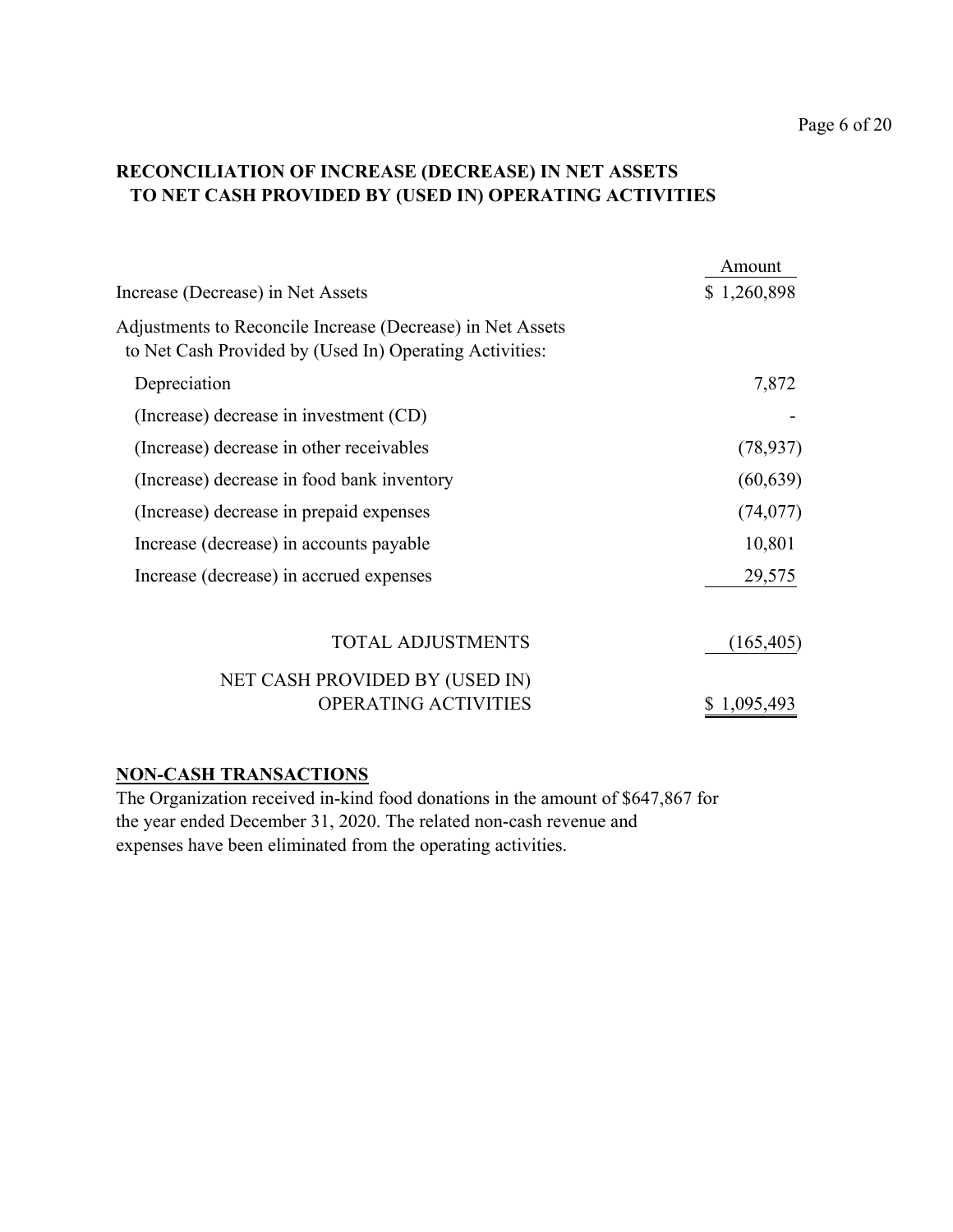### **OUR DAILY BREAD FOOD PANTRY, INC.** Page 7 of 20 **NOTES TO THE FINANCIAL STATEMENTS December 31, 2020**

### **NOTE A - ORGANIZATION AND SUMMARY OF SIGNIFICANT ACCOUNTING POLICIES**

#### **Organization and description of activities**

Our Daily Bread Food Pantry, Inc. (the "Organization") is a private, Florida not-for-profit corporation based in Marco Island, Florida. The Organization was originally established on January 2, 2019 to offer nourishing food choices, encouragement, and hope. The Organization engages daily with families who are experiencing food insecurity and the Organization is working to wipe out hunger in Marco Island and Naples.

Specifically, the Organization's programs reach individuals where they are spiritually, physically, and geographically. However, food is the first priority. As such, the Organization's funding is generated through donations, bequests, grants and events.

The following is a summary of the significant accounting policies used in the preparation of these financial statements:

#### **Basis of Accounting**

The Organization prepares its financial statements on the accrual basis of accounting. Grant revenues are recorded as support when performance occurs under the terms of the grant agreement. Grant revenue includes all resources received from another entity in accordance with an entitlement or grant document.

#### **Financial statement presentation**

The accounting and reporting policies of the Organization conform to accounting principles generally accepted in the United States of America and are in accordance with the audit guide issued by the American Institute of Certified Public Accountants, "Not-for-Profit Organizations" and the accounting standards issued by the Financial Accounting Standards Board (FASB) in the Accounting Standards Codification (ASC).

The financial statement presentation follows the recommendations of Financial Accounting Standards Board (FASB) Accounting Standards Codification (ASC)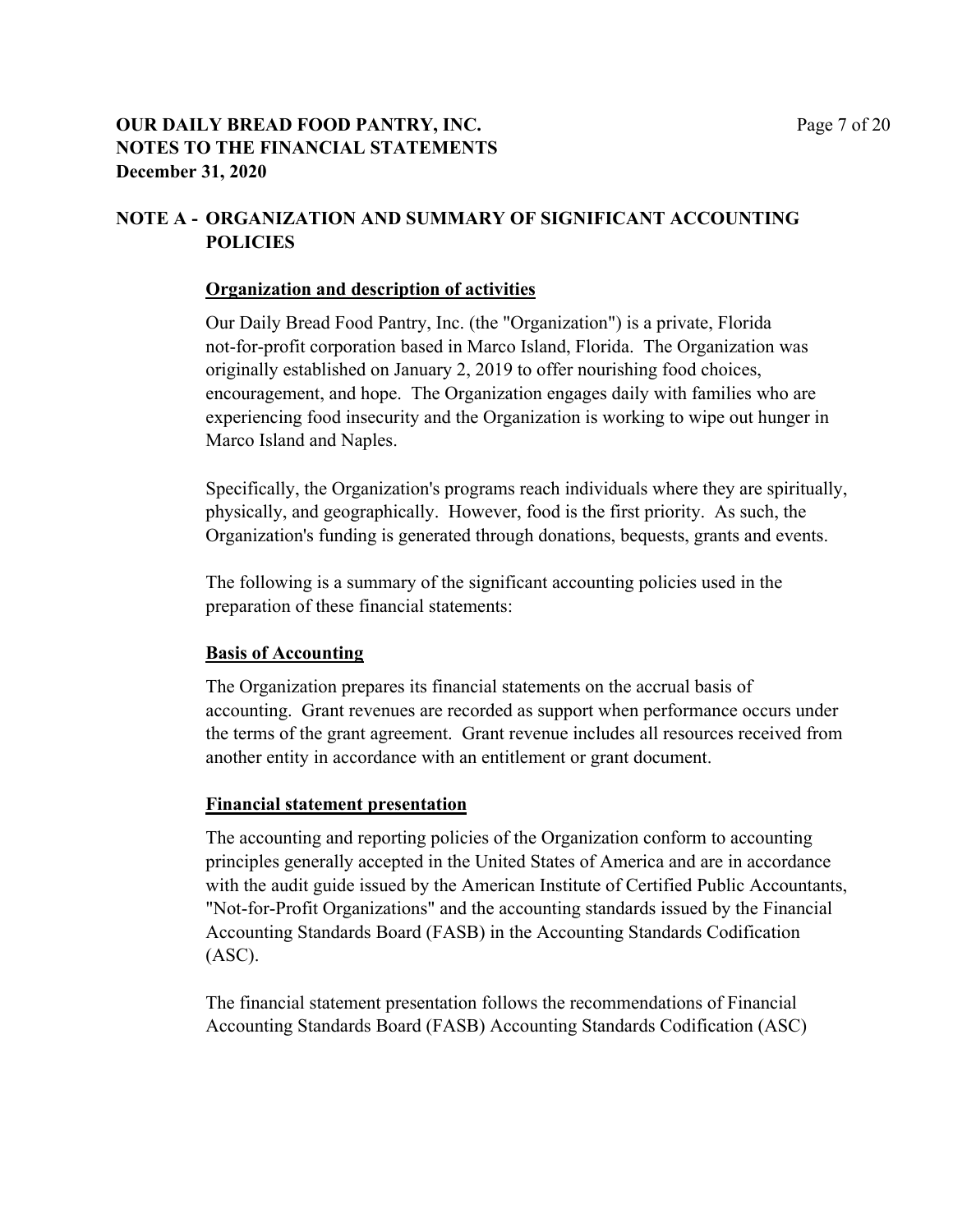### **OUR DAILY BREAD FOOD PANTRY, INC.** Page 8 of 20 **NOTES TO THE FINANCIAL STATEMENTS December 31, 2020**

### **NOTE A - ORGANIZATION AND SUMMARY OF SIGNIFICANT ACCOUNTING POLICIES, CONTINUED**

#### **Financial statement presentation, continued**

958-225-45-1 (formerly Statement of Financial Accounting Standards (SFAS) No. 117), "Financial Statements of Not-for-Profit Organizations". Under FASB ASC 958-225-45-1, the Organization is required to report information regarding its financial position and activities according to two classes of net assets: net assets without donor restrictions and net assets with donor restrictions.

The Organization reports its contributions in accordance with FASB ASC 958-605-50-1 (formerly SFAS No. 116) "Accounting for Contributions Received and Contributions Made". In accordance with FASB ASC 958-605-50-1, contributions received are recorded as with donor restriction or without donor restriction depending on the existence and/or nature of any donor restrictions. Under FASB ASC 958-605-50-1, such contributions are required to be reported as contributions with donor restriction and are then reclassified to net assets without donor restriction upon expiration of the time restriction or compliance with the purpose restriction.

### **Cash and cash equivalents**

For the purpose of the Statement of Cash Flows, the Organization considers all unrestricted highly liquid investments with an initial maturity of three months or less to be cash equivalents.

The Organization's policy for cash and cash equivalents permits the use of depository accounts and money market accounts.

### **Investments**

The investment policy of the Organization permits the investment of excess cash in certificates of deposits and money market accounts. Investments are carried at market value, which approximates fair value, at the respective year end. The Organization has the ability and intends to hold these investments for the foreseeable future. Gains and losses are determined using the specific identification method when securities are sold or matured. Due to the type and nature of investments held, any gain or loss is reflected as investment income. Unrealized appreciation or depreciation of the investments is considered immaterial and therefore not reflected separately in the financial statements. Related investment fees are considered insignificant.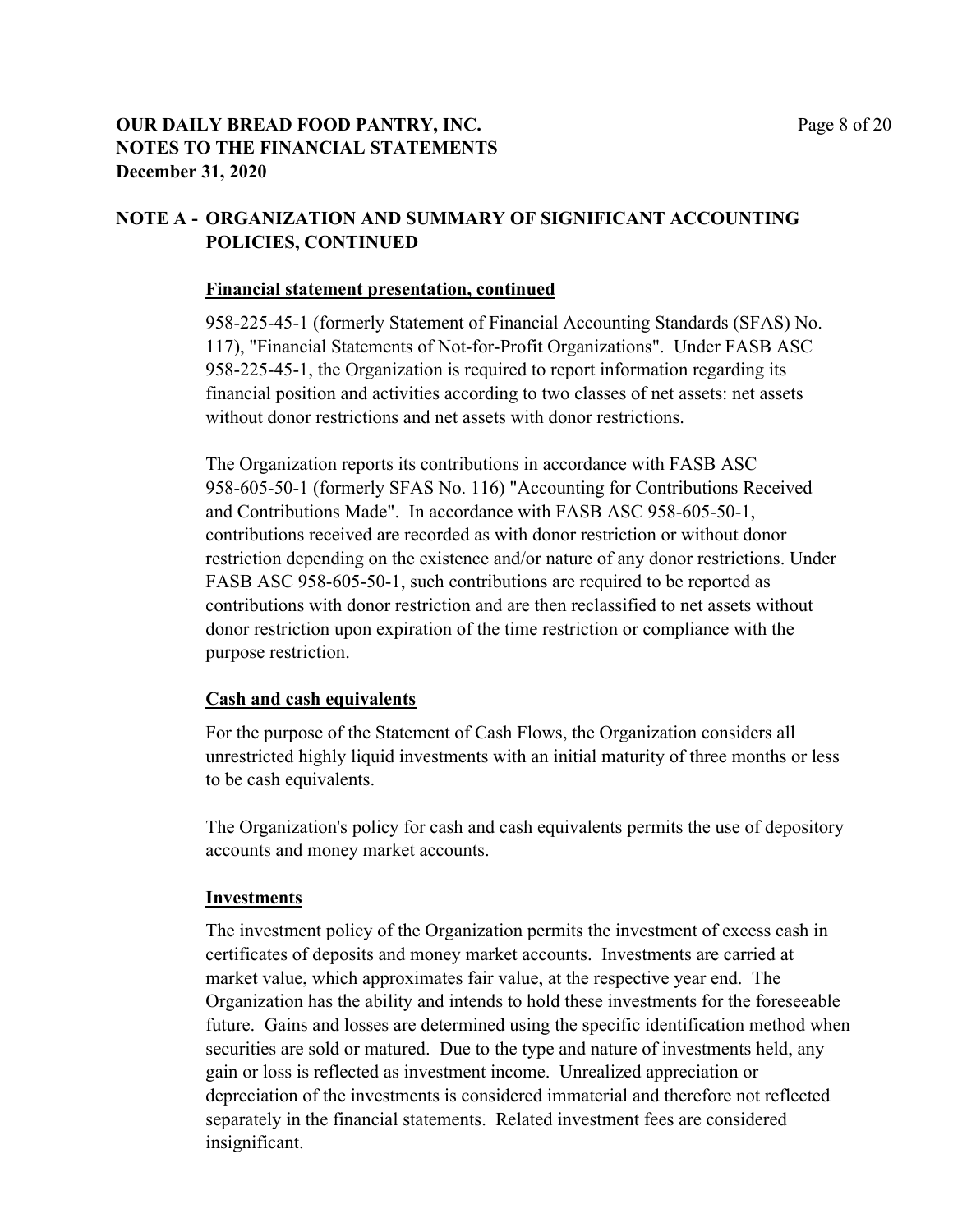### **OUR DAILY BREAD FOOD PANTRY, INC.** Page 9 of 20 **NOTES TO THE FINANCIAL STATEMENTS December 31, 2020**

### **NOTE A - ORGANIZATION AND SUMMARY OF SIGNIFICANT ACCOUNTING POLICIES, CONTINUED**

#### **Food pantry inventory**

The Organization maintains an inventory of food items and consumable supplies to distribute to their clients. Many of the items are received through donations. The method used to determine the value of the inventory is to value the goods held at \$1.15 per pound.

#### **Property and equipment**

The Organization's policy is to capitalize assets with a cost of \$1,000 or more and a useful life greater than 1 year. Property and equipment is recorded at cost, except for donated items (used in operations of the Organization) which are recorded at fair market value as of the date received. Assets are depreciated using straight-line and accelerated methods (which approximate straight-line) over their respective estimated lives as follows:

| Category        | <b>Useful Lives</b> |
|-----------------|---------------------|
| <b>Vehicles</b> | 4-8 years           |
| Equipment       | $5-10$ years        |

#### **Contributions**

In order to observe restrictions which donors place on grants and other gifts, as well as designations made by the Board of Directors, all assets, liabilities and activities are accounted for in the following net asset classifications:

**Net Assets without donor restrictions -** not subject to donor-imposed restrictions. Net assets without restrictions may be designated for specific purposes by action of the Board of Directors.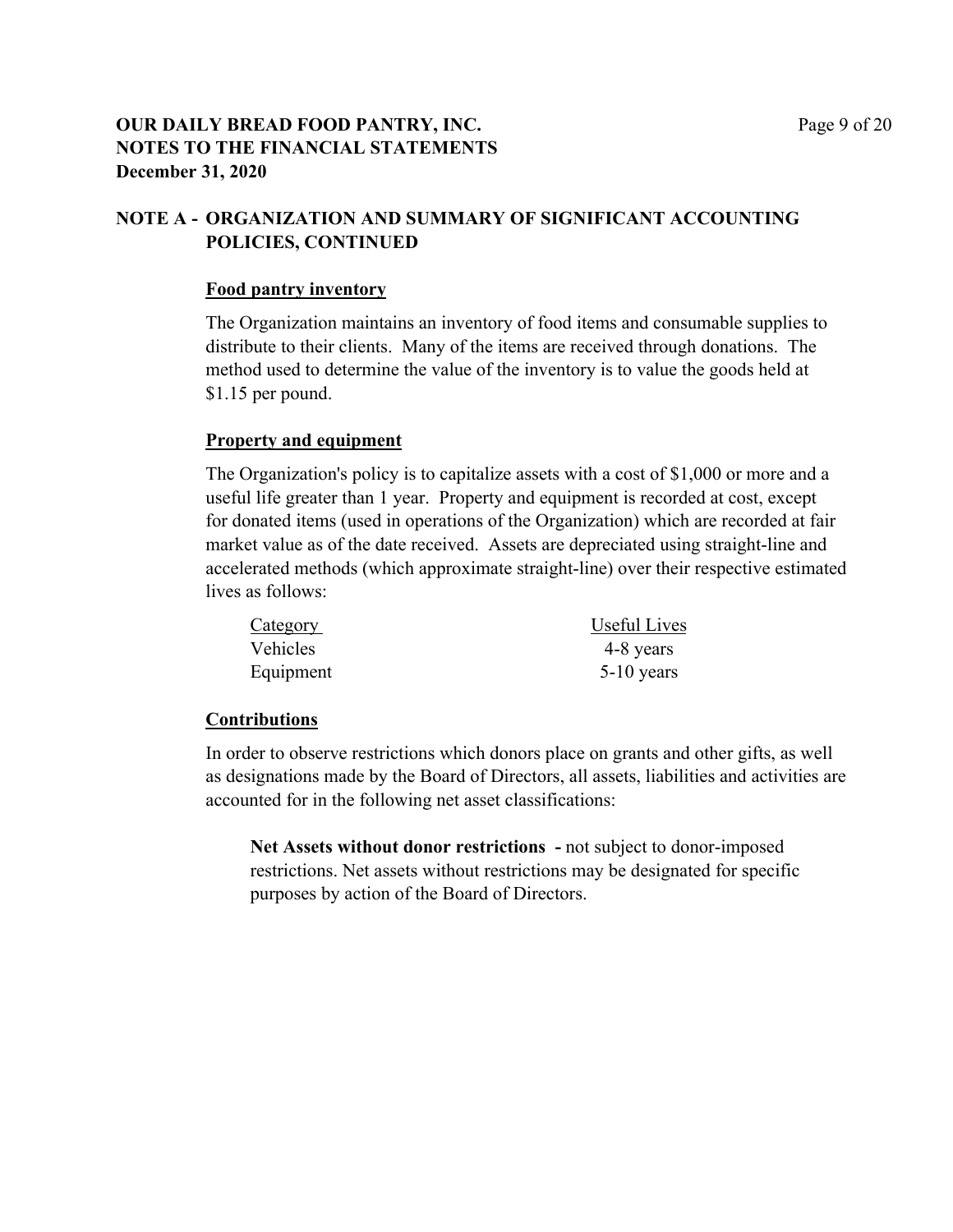### **OUR DAILY BREAD FOOD PANTRY, INC.** Page 10 of 20 **NOTES TO THE FINANCIAL STATEMENTS December 31, 2020**

### **NOTE A - ORGANIZATION AND SUMMARY OF SIGNIFICANT ACCOUNTING POLICIES, CONTINUED**

#### **Contributions, continued**

**Net assets with donor restrictions -** subject to stipulations imposed by donors and grantors. Some donor restrictions are temporary in nature; those restrictions will be met by actions of the Organization or by the passage of time. Other donor restrictions are perpetual in nature, where by the donor has stipulated the funds be maintained in perpetuity. Net assets with donor restrictions include:

**Temporarily Restricted Net Assets -** subject to donor-imposed stipulations that may be fulfilled by actions of the Organization to meet the stipulations or become unrestricted at the date specified by the donor.

**Permanently Restricted Net Assets** - subject to the restriction in perpetuity that the principal be invested. Investment income earned on permanently restricted donations is unrestricted and used as determined by the Board of Directors.

#### **Impairment of fixed assets**

The Organization adheres to the Financial Accounting Standards Board (FASB) FASB ASC 958-360-50-2 (formerly Statement of Financial Accounting Standards (SFAS) No. 144), "Accounting for the Impairment or Disposal of Long-Lived Assets." FASB ASC 958-360-50-2 requires, among other things, that entities identify events or changes in circumstances which indicate that the carrying amount of an asset may not be recoverable.

There was no effect on the Organization's financial statements resulting from FASB ASC 958-360-50-2 for the year ended December 31, 2020.

#### **Accrued compensated absences**

No accrued amounts have been recorded for accrued compensated absences as the Organization currently has no employees and had none during the year ended December 31, 2020.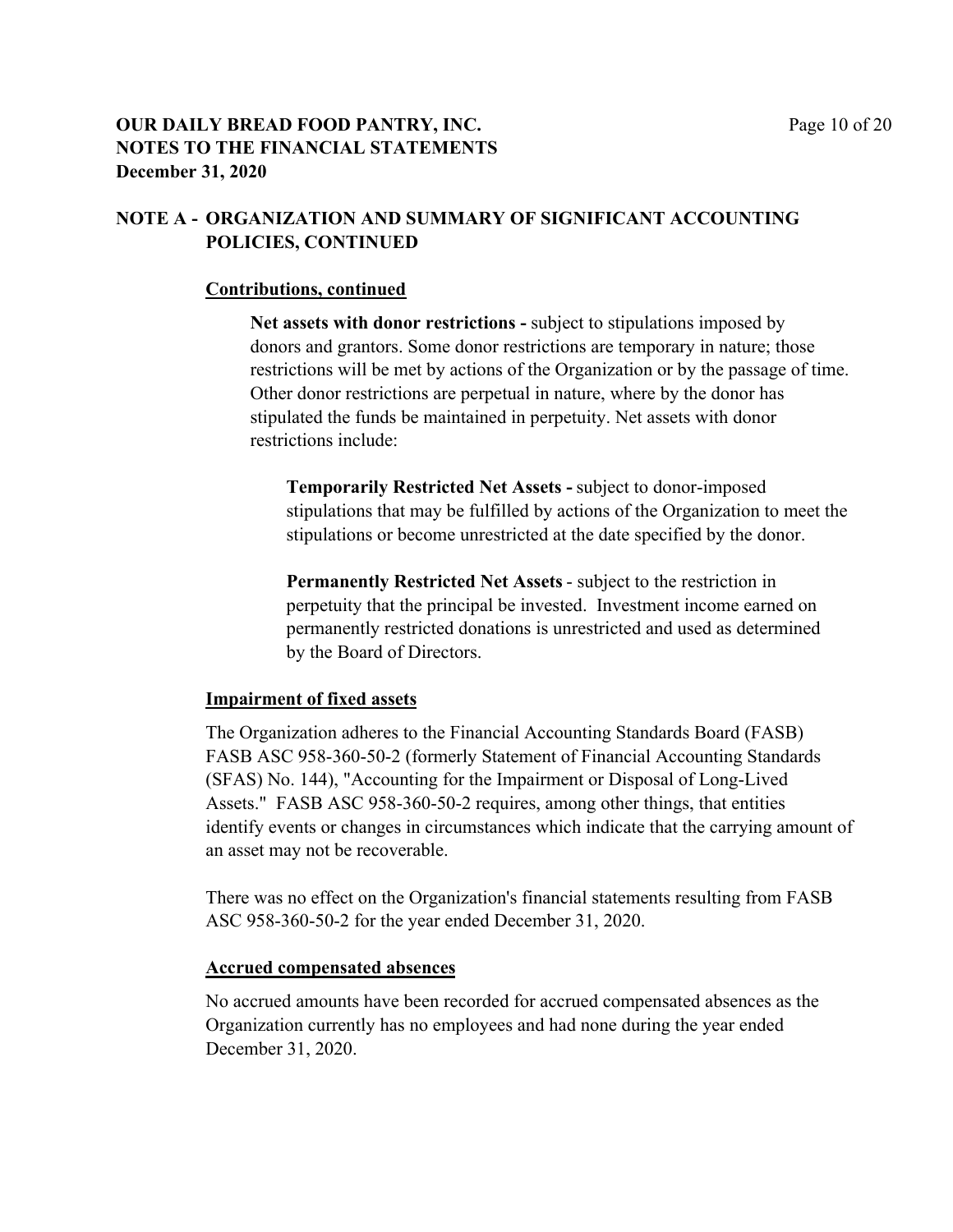### **OUR DAILY BREAD FOOD PANTRY, INC.** Page 11 of 20 **NOTES TO THE FINANCIAL STATEMENTS December 31, 2020**

### **NOTE A - ORGANIZATION AND SUMMARY OF SIGNIFICANT ACCOUNTING POLICIES, CONTINUED**

#### **Revenue recognition**

All contributions are considered to be available for unrestricted use unless specifically restricted by the donor. Contributions are recognized when the donor makes a promise to give to the Organization that is in substance, unconditional. Contributions that are restricted by the donor are reported as an increase in net assets with donor restriction, depending on the nature of the restriction. When a restriction expires, net assets with donor restrictions are reclassified to net assets without donor restrictions and reported in the Statement of Activities as net assets released from restrictions. Contributions that are restricted by the donor are reported as an increase in net assets without donor restriction if the restriction expires in the reporting period in which the support is recognized.

### **Functional expenses**

The cost of providing the various programs and other activities have been detailed in the Statement of Functional Expenses and summarized on a functional basis in the Statement of Activities. Expenses that can be identified with a specific program service are charged directly to that program, according to their natural expenditure classification. Other expenses that are common to several functions are allocated by various statistical bases.

### **Income taxes**

No provision for income tax expense has been made in the accompanying financial statements since the Organization is exempt from income taxes under Internal Revenue Code Section  $501(c)(3)$ . In addition, the Organization is not a private foundation within the meaning of Section 509(a) of the Internal Revenue Code.

The Internal Revenue Code provides for taxation of unrelated business income under certain circumstances. The Organization reports no unrelated business taxable income. However, such status is subject to final determination upon examination of the related tax returns by the appropriate taxing authorities. The Organization's informational returns (US Form 990), "Returns of Organization Exempt from Income Tax," for the last three years are subject to examination by the IRS, generally for three years after they were filed.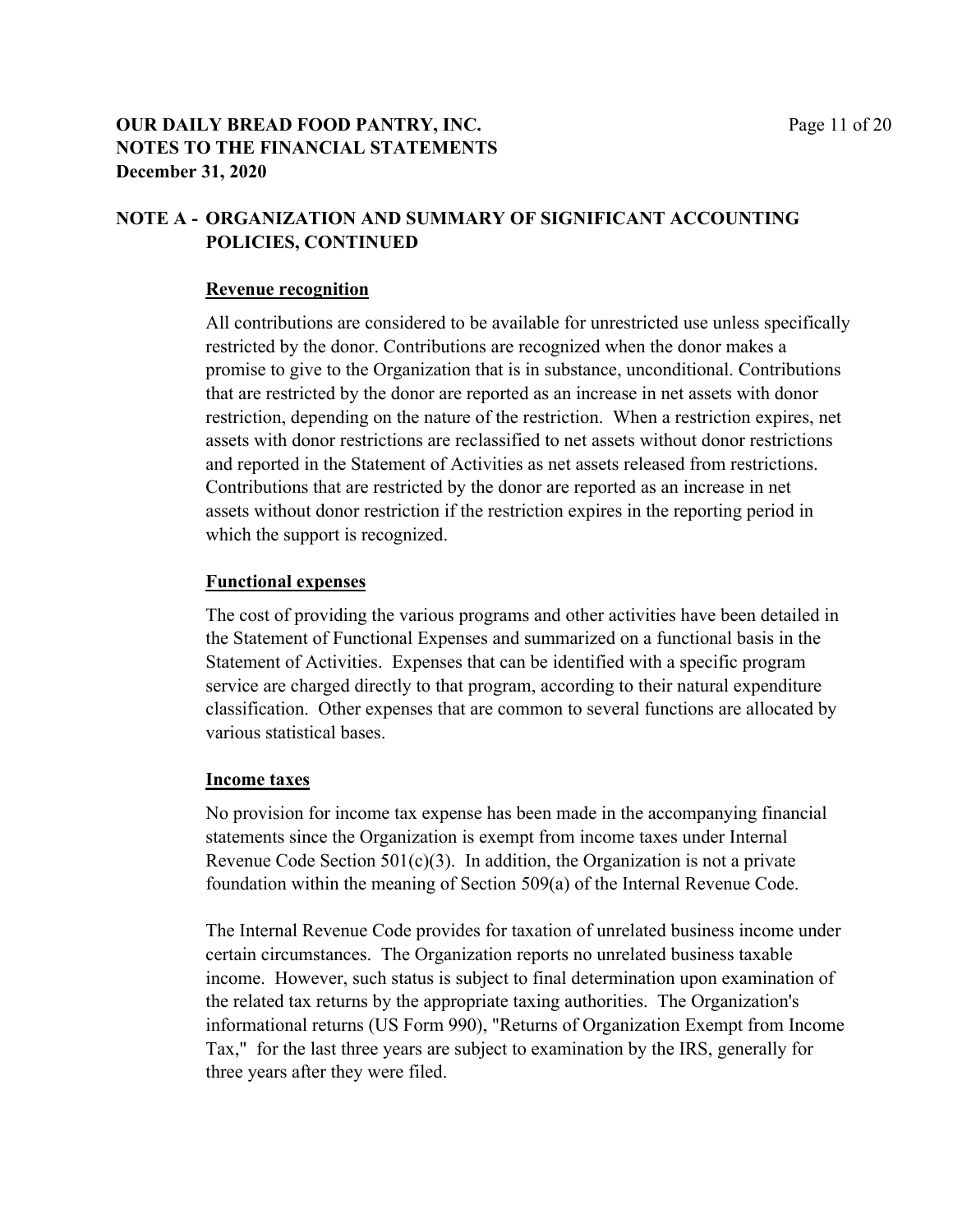### **OUR DAILY BREAD FOOD PANTRY, INC.** Page 12 of 20 **NOTES TO THE FINANCIAL STATEMENTS December 31, 2020**

### **NOTE A - ORGANIZATION AND SUMMARY OF SIGNIFICANT ACCOUNTING POLICIES, CONTINUED**

#### **Accounting for Uncertainty in Income Tax Items**

The Financial Accounting Standards Board has issued guidance on accounting for uncertainty in income taxes and the Organization has adopted this guidance. The Organization has evaluated its tax provision and any estimates utilized in its tax returns, and concluded that it has taken no uncertain tax positions that require adjustment to the financial statements to comply with the provisions of this guidance. Interest and penalties associated with uncertain tax positions will be recognized in income tax expense, if required.

#### **Advertising costs**

The Organization's policy is to expense advertising costs when incurred.

#### **Donated materials and services**

The Organization is operated by volunteers, including the Board of Directors, each of which donate significant amounts of their time and expertise to the Organization and its programs. No amounts have been recorded for donated services inasmuch as no objective basis is available to measure the value of such services.

The Organization receives donated food items which are inventoried (food bank inventory) and distributed (donated) by the Organization to the clients served by the Organization.

#### **Concentration of credit risk**

The Organization maintains its cash and cash equivalent balances at a local financial institution in deposit, money market and certificate of deposit accounts, which at times may exceed federally insured limits. The Organization has not experienced any losses on such accounts and believes it is not exposed to any significant credit risk on cash and cash equivalents.

#### **Fair value of financial instruments**

The FASB ASC Topic "Financial Instruments" clarifies the definition of fair value for financial reporting, establishes a framework for measuring fair value, and requires additional disclosure about the use of fair value measurements in an effort to make the measurement of fair value more consistent and comparable.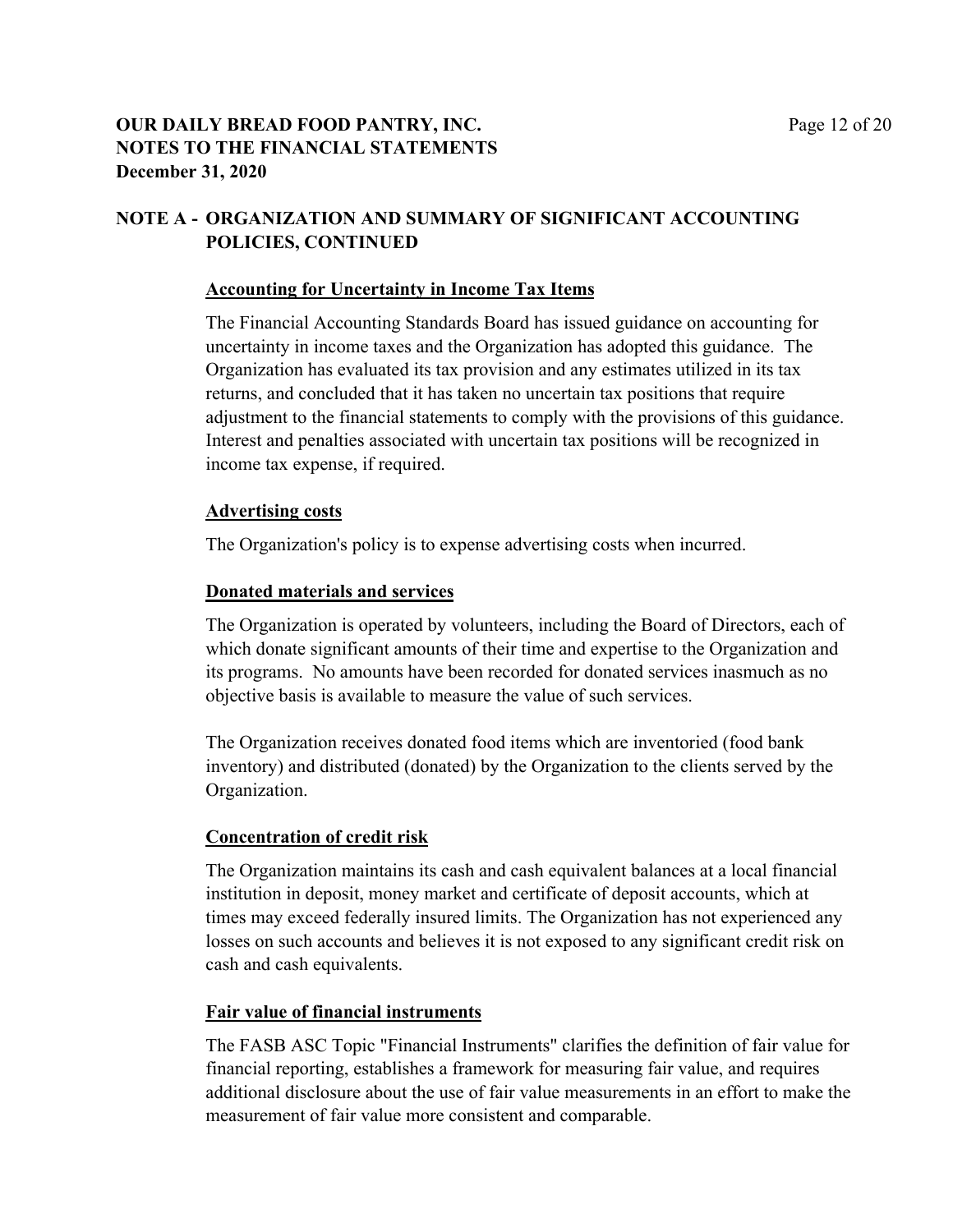### **OUR DAILY BREAD FOOD PANTRY, INC.** Page 13 of 20 **NOTES TO THE FINANCIAL STATEMENTS December 31, 2020**

### **NOTE A - ORGANIZATION AND SUMMARY OF SIGNIFICANT ACCOUNTING POLICIES, CONTINUED**

#### **Fair value of financial instruments, continued**

The Organization's financial instruments consist of cash and cash equivalents, receivables, payables, and accrued liabilities. The Organization estimates that the fair value of all financial instruments do not differ materially from the aggregate carrying value of its financial instruments recorded in the accompanying Statement of Financial Position.

#### **Risk management**

It is the policy of the Organization to purchase commercial insurance for known forms of potential risks to which it is exposed.

#### **Management estimates**

The preparation of financial statements in conformity with accounting principles generally accepted in the United States of America requires the Organization to make estimates and assumptions that affect the reported amounts of assets, liabilities and net assets and disclosure of contingent assets and liabilities, and revenues and expenses during the reporting period. Actual results could differ from those estimates.

#### **New Accounting Pronouncement**

On August 18, 2016 FASB issued ASU 2016-14, Not-for-Profit Entities (Topic 958) - *Presentation of Financial Statements of Not-for-Profit Entities.* The ASU amends the current reporting model for nonprofit organizations and enhances their required disclosures. The major changes include (a) requiring the presentation of only two classes of net assets now titled "net assets without donor restrictions" and "net assets with donor restrictions" and (b) requiring the disclosure of quantitative and qualitative information regarding liquidity and availability of resources. As a result of adopting the ASU, the Organization's presentation of its net assets and the footnote disclosures are consistent with that required by the ASU.

#### **Subsequent Events**

Subsequent events have been evaluated through April 12, 2021, which is the date the financial statements were available to be issued.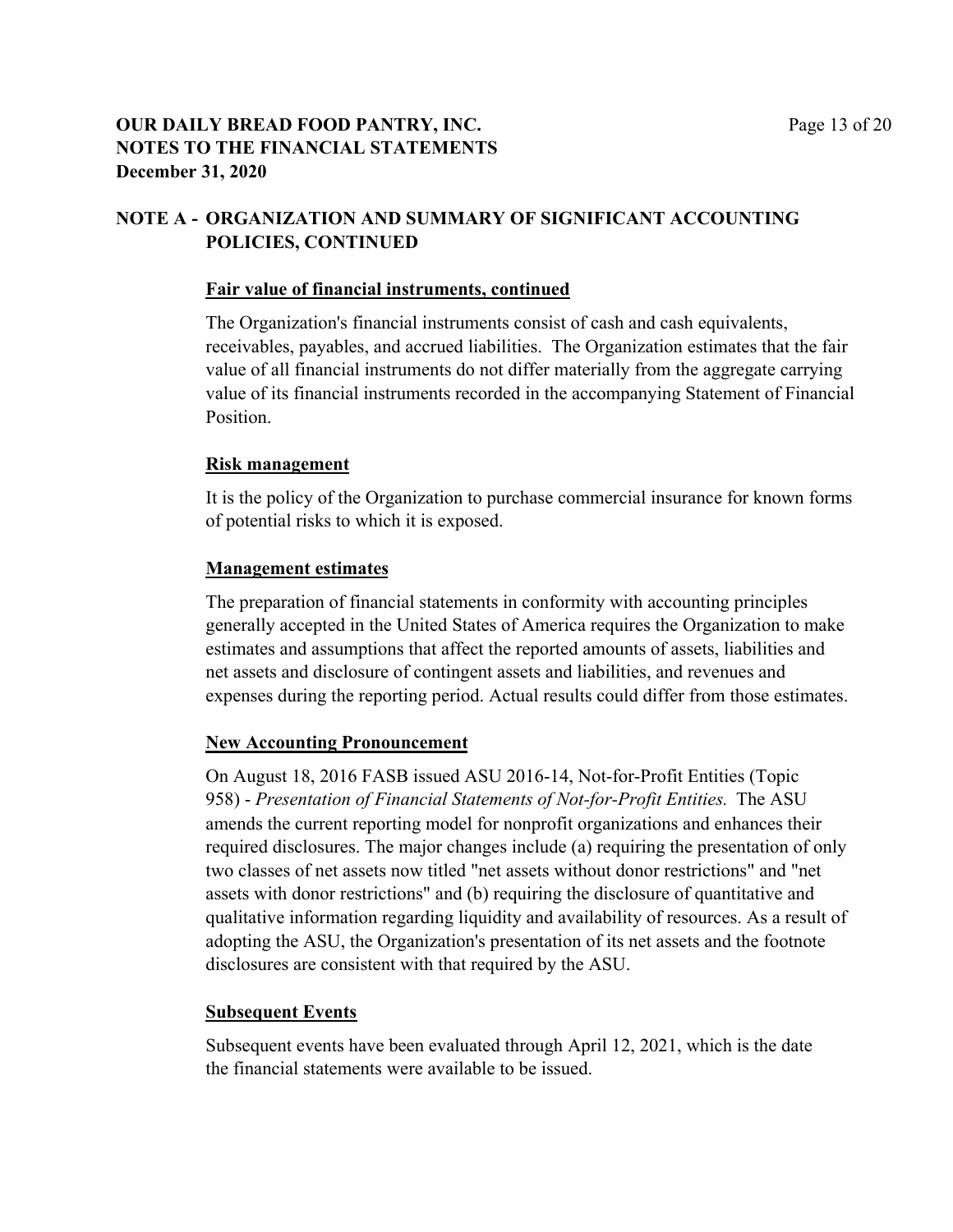### **OUR DAILY BREAD FOOD PANTRY, INC.** Page 14 of 20 **NOTES TO THE FINANCIAL STATEMENTS December 31, 2020**

#### **NOTE B - CASH, CASH EQUIVALENTS AND INVESTMENTS**

Cash and cash equivalents consist of the following at December 31, 2020:

|                      |    | Amount      |
|----------------------|----|-------------|
| Depository accounts  | S. | 158,851     |
| Money market account |    | 957,753     |
|                      |    | \$1,116,604 |

The Organization had restricted cash of \$335,000 as of December 31, 2020 equal to board designated net position.

#### **Investments**

Investments are comprised of the following at December 31, 2020:

|                             | Amount |
|-----------------------------|--------|
| Certificate of deposit (CD) | 1,000  |
|                             | 1,000  |

The CD was not renewed on February 22, 2021 as the CD was cashed out and deposited into the operating account.

#### **Concentration of credit risk**

The Organization maintains its cash and cash equivalents, as well as its certificates of deposit (CD's), in a financial institution. These assets, which at times may exceed FDIC limits, are Federally insured (FDIC) up to \$250,000 per financial institution. The bank balances of \$1,055,886 as of December 31, 2020 were held in the Organization's depository accounts, money market account and certificates of deposit of which \$250,000 was fully insured. At December 31, 2020, \$805,886 was uninsured. Management believes the Organization is not exposed to excessive credit risk due the uninsured deposits. The Organization has not experienced any losses due to credit risks.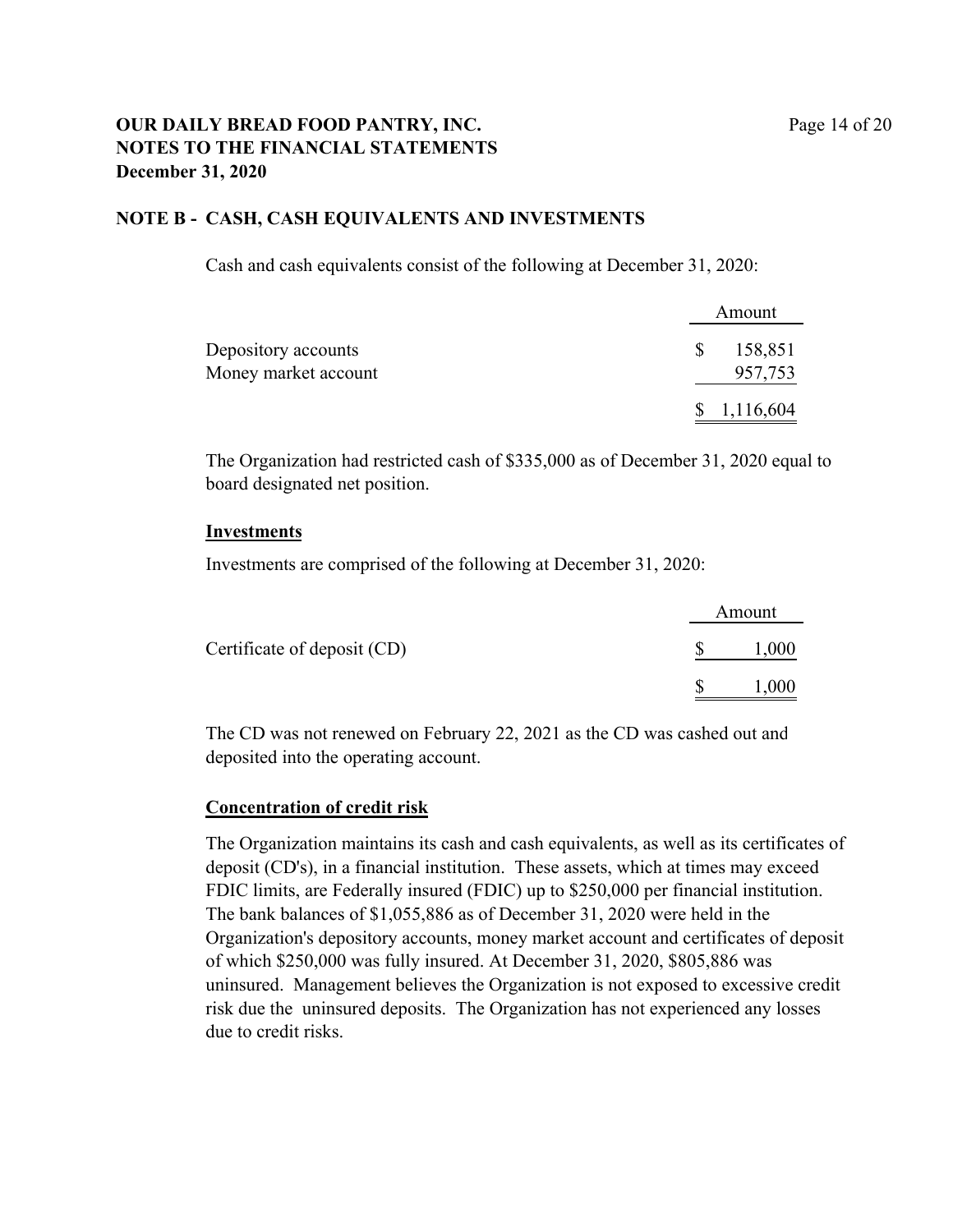### **OUR DAILY BREAD FOOD PANTRY, INC.** Page 15 of 20 **NOTES TO THE FINANCIAL STATEMENTS December 31, 2020**

#### **NOTE C - PROPERTY AND EQUIPMENT, NET**

Amount Vehicles \$44,095 Equipment 70,711 114,806 Less: accumulated depreciation (10,579) Property and Equipment, net  $$ 104,227$ 

Property and equipment consists of the following at December 31, 2020:

Depreciation expense for the year ended December 31, 2020 was \$7,872.

#### **NOTE D - FAIR VALUE MEASUREMENTS**

The following table presents the Organization's fair value hierarchy for the assets measured at fair value in the accompanying Statement of Financial Position as of December 31, 2020:

|                 |                                       |    |           | <b>December 31, 2020</b> |                          |           |   |
|-----------------|---------------------------------------|----|-----------|--------------------------|--------------------------|-----------|---|
|                 | <b>Fair Value Measurements Using:</b> |    |           |                          |                          |           |   |
|                 | Fair Value                            |    | Level (1) | Level (2)                |                          | Level (3) |   |
| Investment - CD | 000.1                                 | ٠D | 000.1     |                          | -                        |           | - |
|                 | 000.                                  |    | 000.      |                          | $\overline{\phantom{0}}$ |           | - |

The Organization adheres to the requirements of Financial Accounting Standards Board (FASB) Accounting Standards Codification (ASC) 820-10-50-1 through 820-10-50-8 (formerly Statement of Financial Accounting Standards (SFAS) No. 157, "Fair Value Measurements"). FASB ASC 820-10 established a fair value hierarchy that prioritizes the inputs to valuation techniques used to measure fair value. This hierarchy consists of three broad levels: Level (1) inputs consist of unadjusted quoted prices in active markets for identical assets and have the highest priority. Level (2) inputs are from other than quoted market prices included in Level (1) that are observable for the asset or liability either directly or indirectly. These inputs include quoted market prices in active markets for similar assets. Level (3) inputs have the lowest priority and consist of unobservable inputs for the asset or liability, which are typically based on an entity's own assumptions, as there is little, if any, related market activity. The Organization uses appropriate valuation techniques based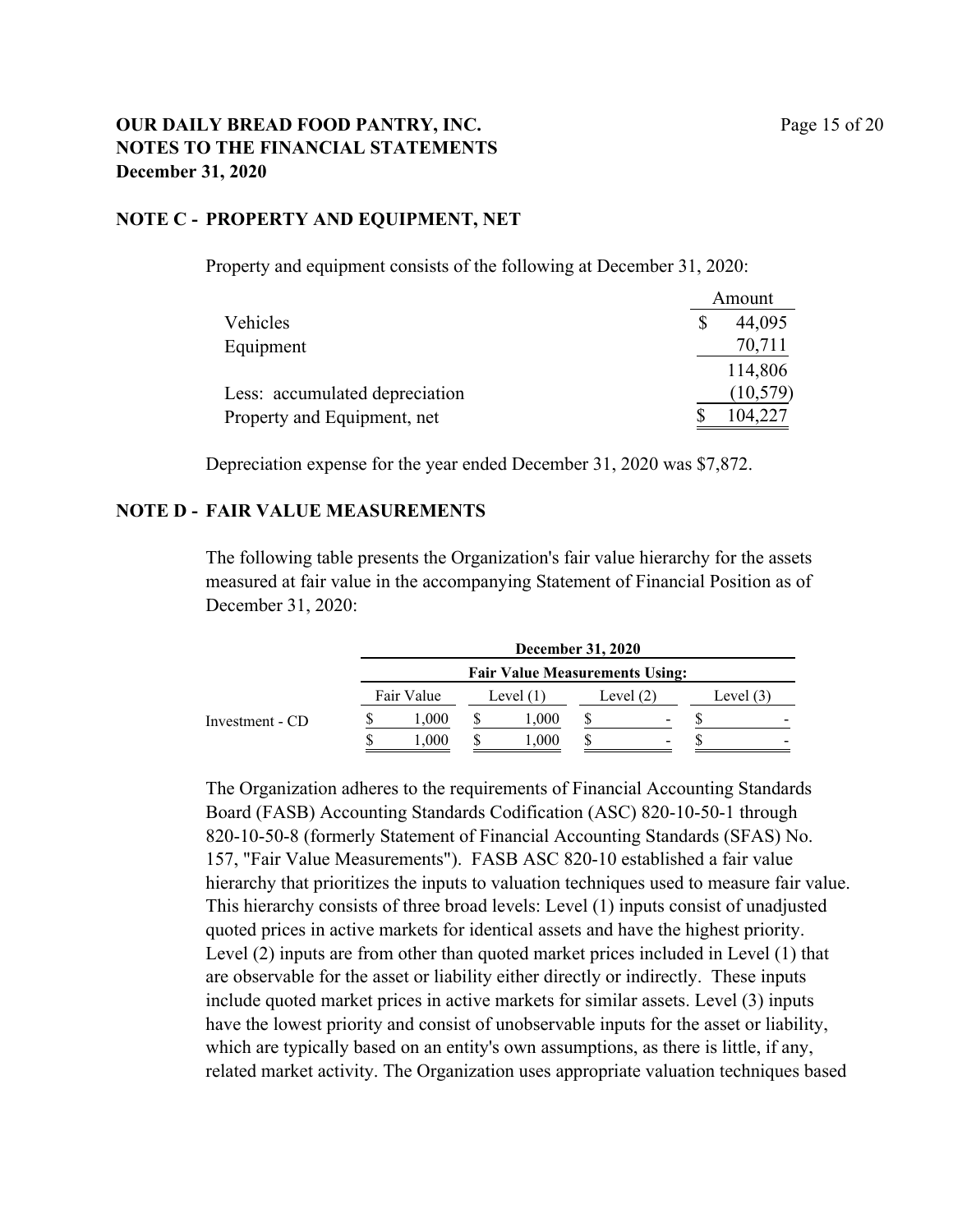### **OUR DAILY BREAD FOOD PANTRY, INC.** Page 16 of 20 **NOTES TO THE FINANCIAL STATEMENTS December 31, 2020**

#### **NOTE D - FAIR VALUE MEASUREMENTS, CONTINUED**

on the available inputs to measure fair value of its investments. When available, the Organization measures fair value using Level (1) inputs because they generally provide the most reliable evidence of fair value. No Level (2) or Level (3) inputs were used by the Organization.

In January 2010, the FASB issued ASU No. 2010-06, "Fair Value Measurements and Disclosures (Topic 820): Improving Disclosures about Fair Value Measurements." This update provided amendments that require new disclosures of (a) transfers in and out of Levels (1) and (2) to include reasons for the transfers and (b) reconciliation for fair value measurements using significant unobservable inputs, Level (3), should be presented separately on a gross basis, rather than as one net number. This update also provided amendments that clarify existing disclosures such as the level of disaggregation for each class of assets and liabilities as well as disclosures about inputs and valuation techniques.

**Level 1:** Inputs are quoted market prices in active markets for identical assets or liabilities that are accessible at the measurement date. An active market is a market in which transactions of the asset or liability occur with sufficient frequency and volume to provide pricing information on an ongoing basis.

**Level 2:** No such inputs at December 31, 2020.

**Level 3:** No such inputs at December 31, 2020.

The components of the net appreciation on investments, include interest income. Investment manager's fees are netted against these amounts.

Other assets and liabilities such as cash, receivables, prepaids, inventory, accounts payable and accrued expenses are recorded at cost which approximates fair value due to the short term nature of these assets and liabilities.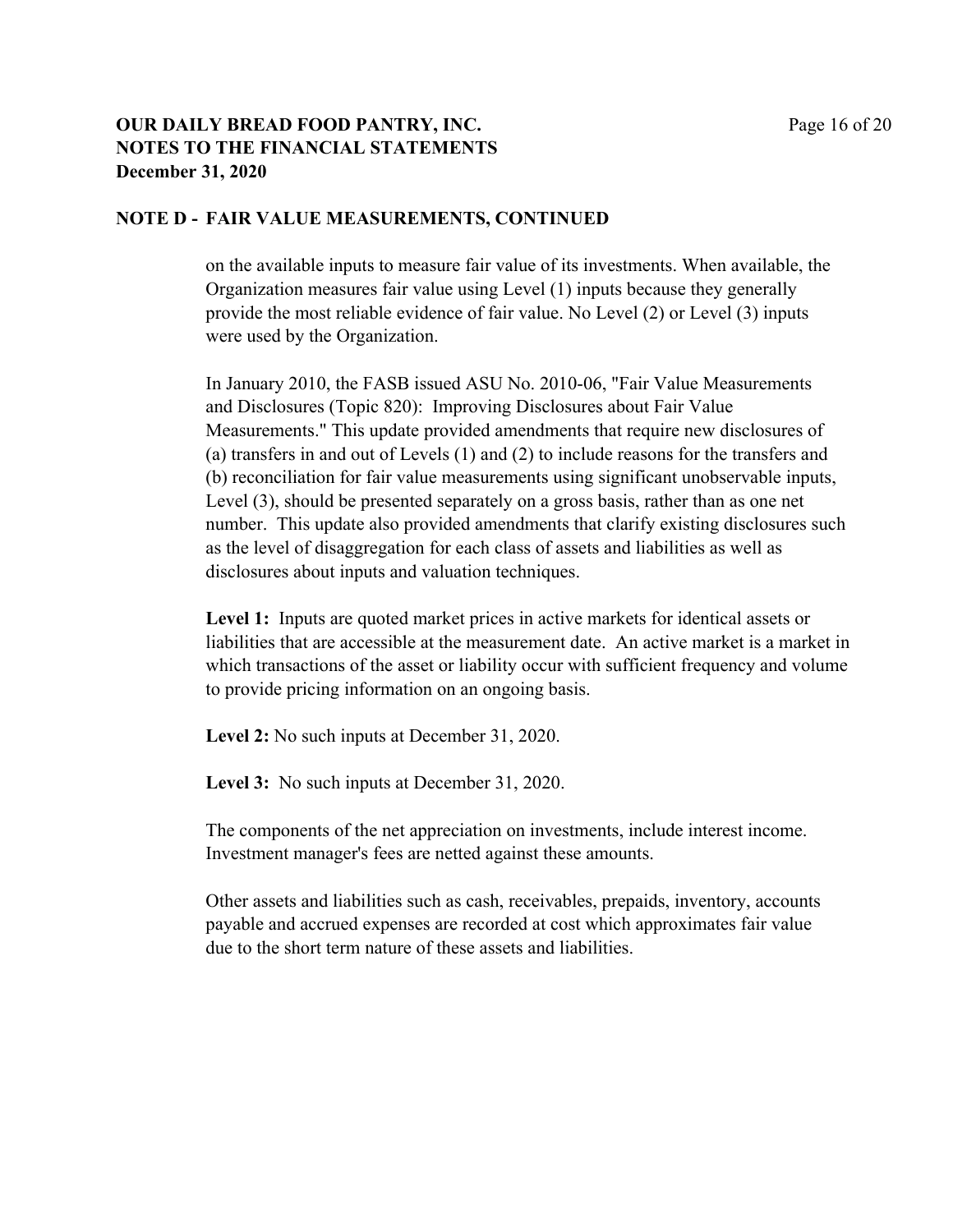### **OUR DAILY BREAD FOOD PANTRY, INC.** Page 17 of 20 **NOTES TO THE FINANCIAL STATEMENTS December 31, 2020**

### **NOTE E - SCHEDULE AND RESTRICTIONS ON NET POSITION**

| <b>Without Donor Restrictions</b>        |                         | Amount          |
|------------------------------------------|-------------------------|-----------------|
| Unrestricted net assets                  |                         |                 |
| Undesignated by the Board                |                         | 1,065,377<br>S. |
| <b>BOD Designated Net Assets</b>         |                         |                 |
| Operating reserve - 90 days              |                         | 323,000         |
| Capital asset reserve                    |                         | 12,000          |
|                                          |                         | 335,000         |
| <b>With Donor Restrictions</b>           |                         |                 |
| <b>Temporarily restricted net assets</b> |                         |                 |
| Restricted for:                          |                         |                 |
| Building/land grant                      |                         |                 |
| Permanently restricted net assets        |                         |                 |
| Restricted for:                          |                         |                 |
| Donated pickup truck for Organization    |                         |                 |
|                                          | <b>Total Net Assets</b> | 1,400,377       |

Net position are available for the following purposes at December 31, 2020:

Cash has been restricted equal to Board designated net assets.

#### **NOTE F - LOCAL GRANTS REVENUE**

For the year ended December 31, 2020, local grants revenue consisted of the following:

|                                                    | Amount    |
|----------------------------------------------------|-----------|
| Community Foundation of Collier County - Cares Act | \$525,288 |
| <b>Other Foundations</b>                           | 30,000    |
| Other                                              | 17,975    |
| Community Foundation of Collier County             | 68,425    |
| <b>Empty Bowls of Naples</b>                       | 20,000    |
| Island Country Club                                | 15,000    |
| Southwest Florida Community Foundation             | 7,000     |
| United Way - Collier County                        | 7,500     |
| United Church of Marco                             | 16,921    |
|                                                    | 708,109   |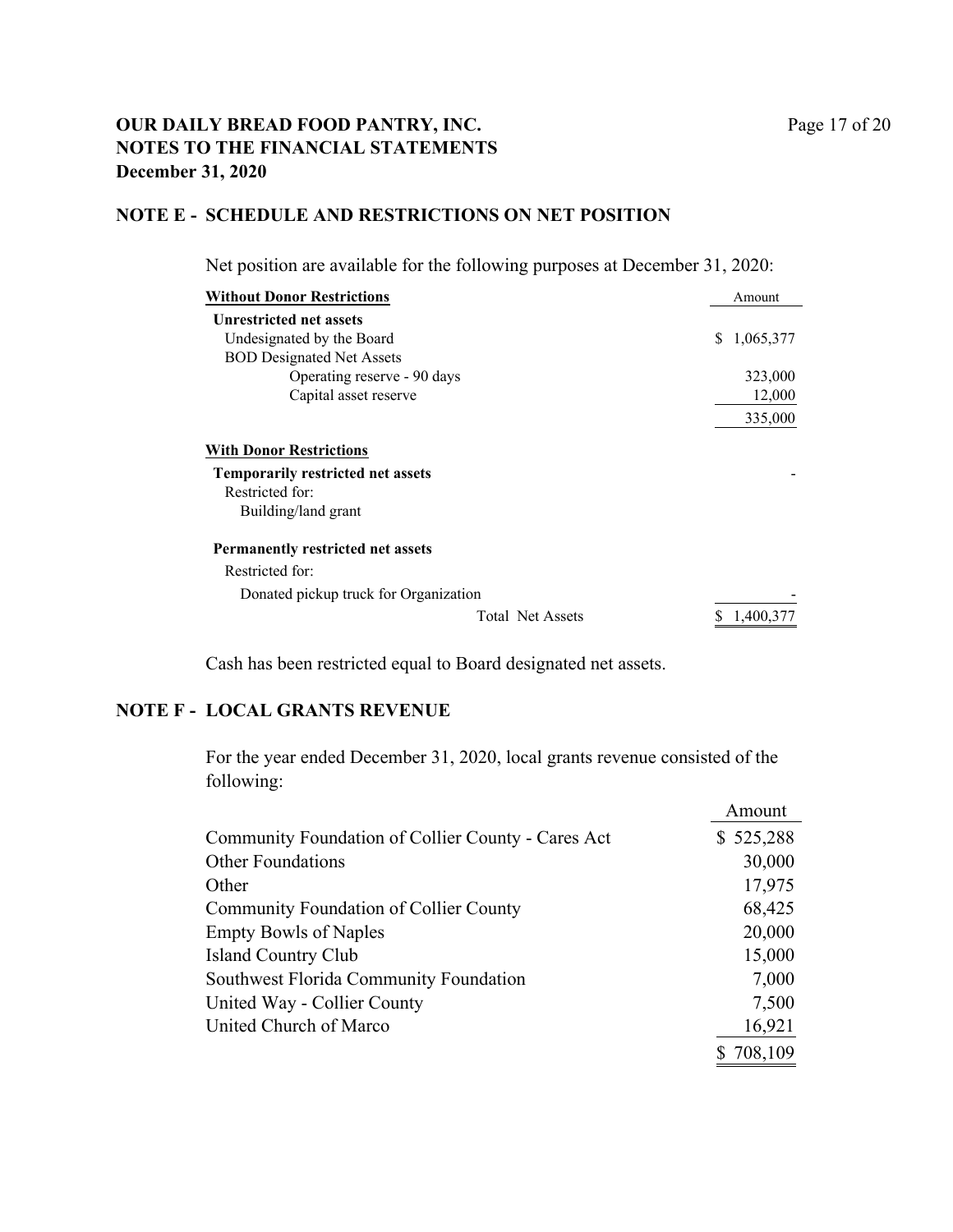### **OUR DAILY BREAD FOOD PANTRY, INC.** Page 18 of 20 **NOTES TO THE FINANCIAL STATEMENTS December 31, 2020**

### **NOTE G - LEASE COMMITMENT**

The Organization leases food pantry and office space for a sixty (60) month term beginning February 1, 2020 and ending January 25, 2025 at a monthly rate of \$2,500.

The Organization also leases certain office equipment.

Total rent expense for the year ended December 31, 2020 was \$32,019.

Total future minimum lease payments required under the food pantry and office space lease is as follows:

| Years Ending<br>December 31 | Amount       |
|-----------------------------|--------------|
| 2021                        | 30,000<br>S  |
| 2022                        | 30,000       |
| 2023                        | 30,000       |
| 2024                        | 30,000       |
| 2025                        | 2,500        |
|                             | 122,500<br>¢ |

### **NOTE H - ECONOMIC DEPENDENCE**

The Organization's operations are substantially dependent on the receipt of support and revenue from donations and grantor agencies. Loss of these funds and/or large decreases in this type of funding would have a material effect on the financial position of the Organization and a negative impact on overall operations. For the year ended December 31, 2020, approximately 89% of total support and revenue is attributable to funds received from donations and grantor agencies.

### **NOTE I - COMMITMENTS AND CONTINGENCIES**

The Organization is currently receiving and previously has received grants, contracts, and other third party funds which are subject to special compliance audits by the grantor and other third party agencies that provided these reimbursements. These audits may result in disallowed expense amounts.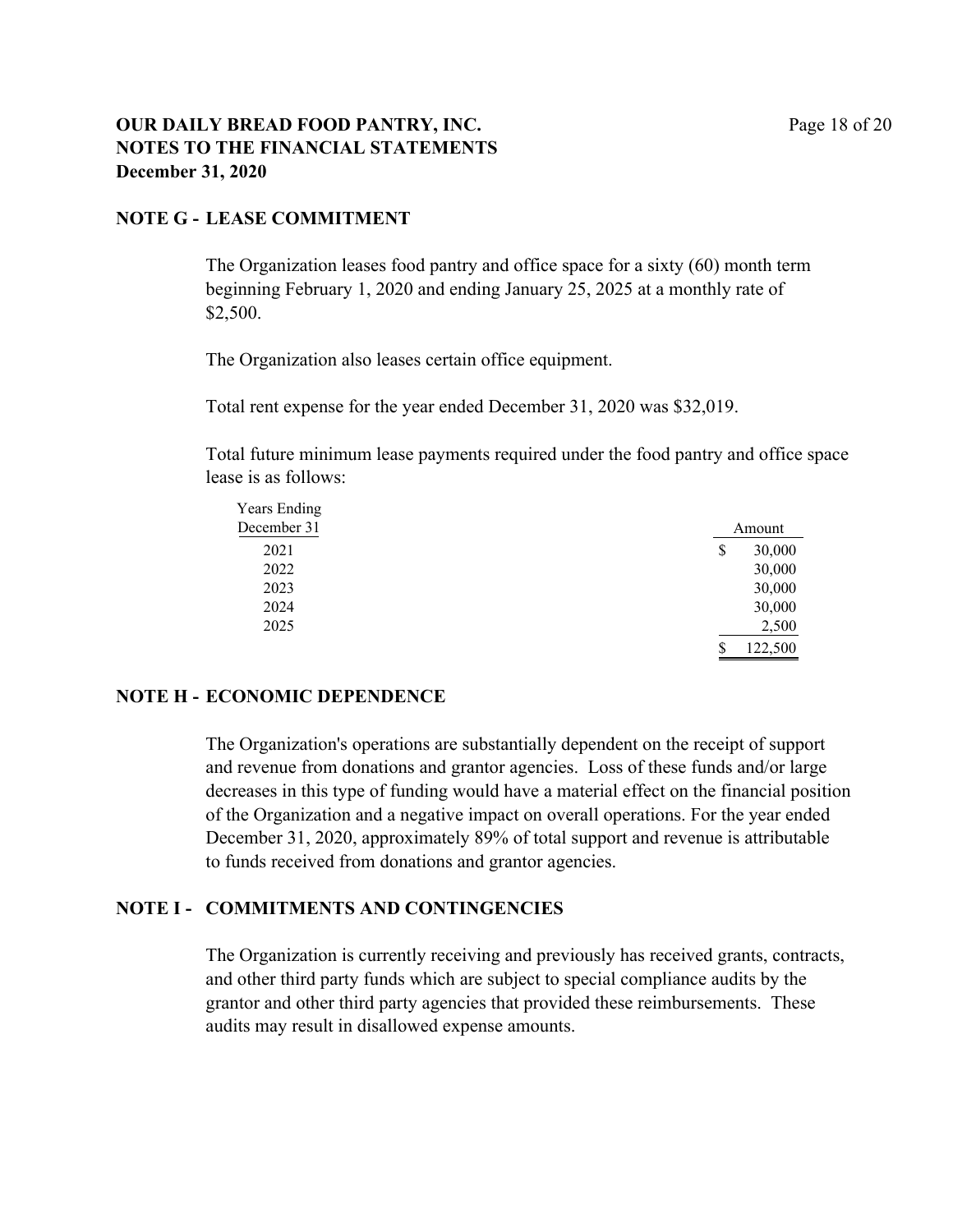### **OUR DAILY BREAD FOOD PANTRY, INC.** Page 19 of 20 **NOTES TO THE FINANCIAL STATEMENTS December 31, 2020**

#### **NOTE I - COMMITMENTS AND CONTINGENCIES, CONTINUED**

Disallowed amounts, if any, constitute a contingent liability of the Organization. Such liabilities are not reflected within the financial statements of the Organization, as management does not believe any material contingent liabilities exist.

In December 2020, the Organization ordered a refrigerated truck in the amount of \$78,250 and placed a deposit of \$7,000 on the contract. The balance is due on delivery upon acceptance and inspection. The balance was paid in January 2021 subsequent to the year ended December 31, 2020.

#### **NOTE J - LIQUIDITY**

Financial assets available within one year of December 31, 2020 consisted of the following:

|                                            | Amount          |
|--------------------------------------------|-----------------|
| Cash and cash equivalents                  | 1,116,604<br>S. |
| Investments                                | 1,000           |
| Other receivables                          | 83,637          |
|                                            | 1,201,241       |
| Less amounts due within one year:          |                 |
| <b>Current liabilities</b>                 | 44,885          |
| Restricted cash                            | 335,000         |
|                                            | 379,885         |
| Financial assets available to meet general |                 |
| expenditures over the next twelve months   | 821,356         |

The Organization's goal is generally to maintain financial assets to meet 90 days of operating expenses. As such, the Board restricted cash as follows at December 31, 2020:

|                             | Amount |         |
|-----------------------------|--------|---------|
| Operating reserve - 90 days |        | 323,000 |
| Capital asset reserve       |        | 12,000  |
|                             |        | 335,000 |